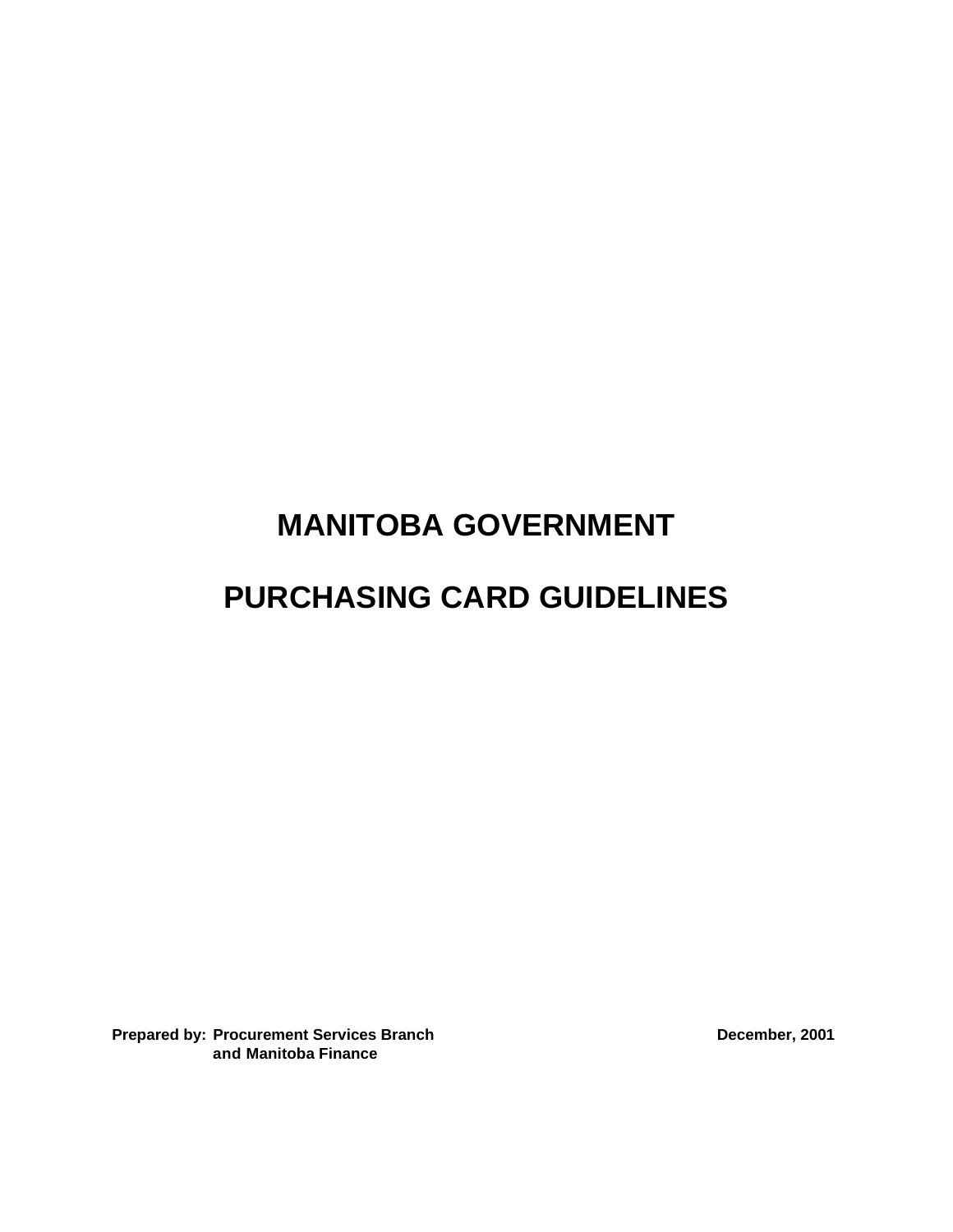# **Manitoba Government Purchasing Card Guidelines**

# **TABLE OF CONTENTS**

| 1.             |            |                                    |
|----------------|------------|------------------------------------|
| 2.             |            |                                    |
| 3.             |            |                                    |
| 4.             |            |                                    |
| 5.             |            |                                    |
| 6.             |            |                                    |
| 7 <sub>1</sub> |            |                                    |
| 8.             |            |                                    |
| 9.             |            |                                    |
| 10.            |            |                                    |
| 11.            |            |                                    |
| 12.            |            |                                    |
| 13.            |            |                                    |
|                | Appendix A | Purchase Log (Version 10 - sample) |
|                | Appendix B | <b>Cardholder Agreement</b>        |
|                | Appendix C | M.C.C. Codes                       |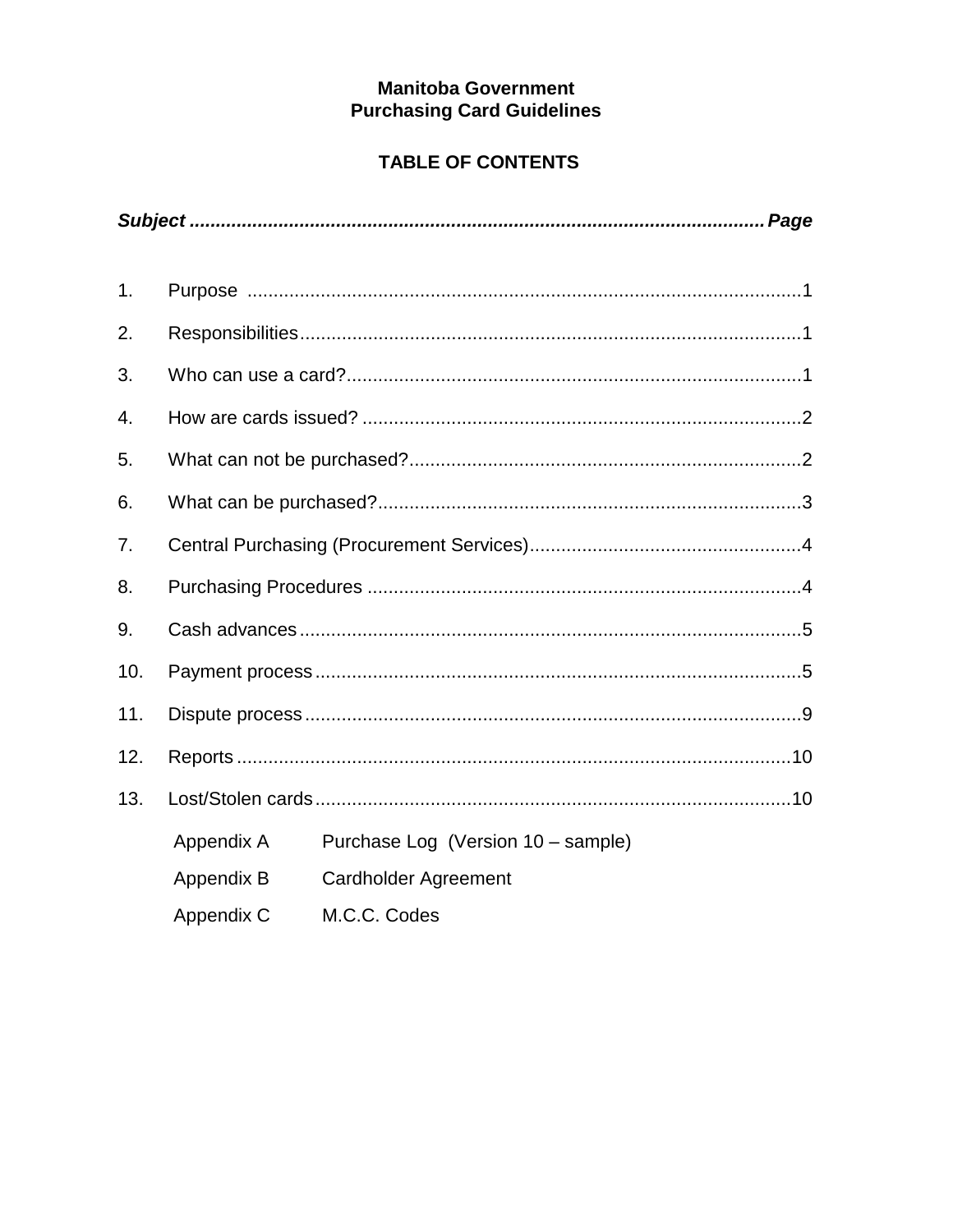# **Manitoba Government**

# **Purchasing Card Guidelines**

#### **1. PURPOSE**

The Purchasing Card (P-Card) is a credit card intended to provide a simplified purchasing/payment tool for the acquisition of low dollar value goods and services directly from suppliers.

#### **2. RESPONSIBILITIES**

- A. The Department of Transportation and Government Services is responsible for the implementation and on going management of the P-Card.
- B. Individual departments Executive Financial Officers (EFO's) are responsible for administering the use of the P-Card in their department by:
	- 1) Appointing Card Co-ordinators;
	- 2) Establishing and communicating department-specific procedures;
	- 3) Establishing control procedures to ensure that appropriate authorization and payment processes are being adhered to (see guideline 10);
	- 4) Ensuring the quarterly reconciliation of vendor data (see guideline 12);
	- 5) Ensuring that Card Co-ordinators are discharging all of their responsibilities (see 2C);
	- 6) Ensuring that program managers are aware of the P-Card policies and guidelines; and
	- 7) Certifying that their department is adhering to the policies and practices defined for the use of the P-Card.
- C. Program managers are responsible for:
	- 1) Recommending and approving cardholders;
	- 2) Approving cardholder limits; and
	- *3)* Signing off on cardholder purchasing logs.
		- *Note: A cardholder that is a program manager must refer this duty to his/her immediate superior in relation to his/her card.*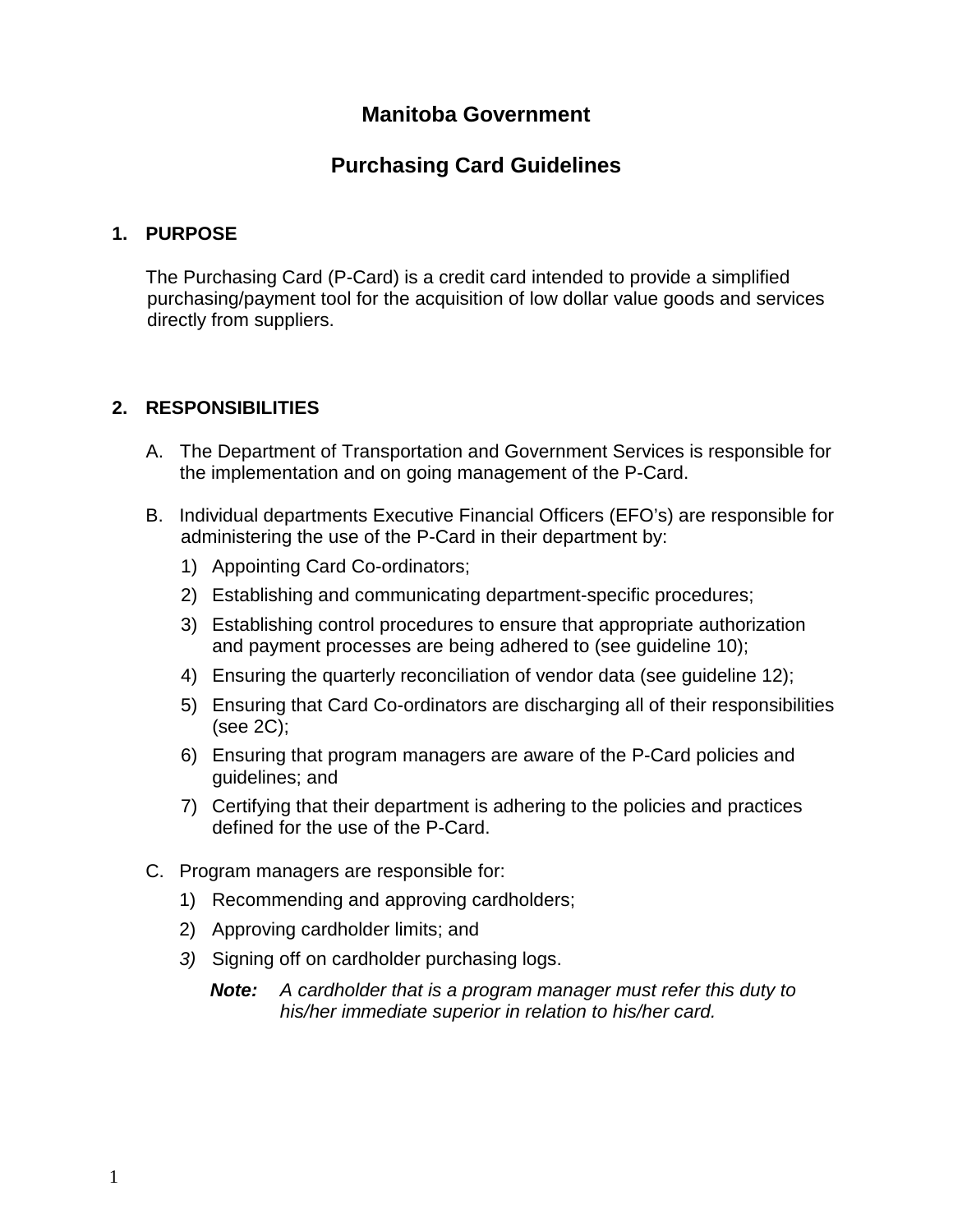- D. Card Co-ordinators are responsible for:
	- 1) Obtaining signed Cardholder Agreements (see Appendix B);
	- 2) Issuing and cancelling cards;
	- 3) Amending and setting restrictions on Cards and card limits based on program manager approvals;
	- 4) Co-ordinating payment;
	- 5) Liaising with the Bank;
	- 6) Conducting an annual inventory of outstanding cards to ensure continuing need; and
	- 7) Complying with requirements of guidelines 4 and 10.
- E. Cardholders are responsible for:
	- 1) The safe keeping of the actual P-Card;
	- 2) Following established purchasing practices;
	- 3) Following accounting processes such as the maintenance of a purchase log (available on the Manitoba Home page at *http://www.internal/finance/fam/forms/sapforms.htm*); and
	- 4) Reporting lost or stolen P-Cards.

| Toll-free line in Canada | 1-800-361-0070               |
|--------------------------|------------------------------|
| From the USA             | 1-800-363-9527               |
| Elsewhere in the world   | 1-514-281-3159(call collect) |

# **3. WHO IS AUTHORIZED TO USE THE CARD**

Government personnel properly authorised by their Department may use the P-Card.

# **4. HOW ARE P-CARDS ISSUED?**

- A. Departmental Card Co-ordinators in conjunction with the appropriate program managers shall:
	- 1) Identify personnel in their department who have authority and the need to use the P-Card.
	- 2) Issue P-Cards to departmental Cardholders in accordance with government policies and procedures established under this program, including:
		- a. Determining individual P-Card limits;
		- b. Determining individual transactions and monthly limits,
		- c. Determining limitations on transaction type, if applicable.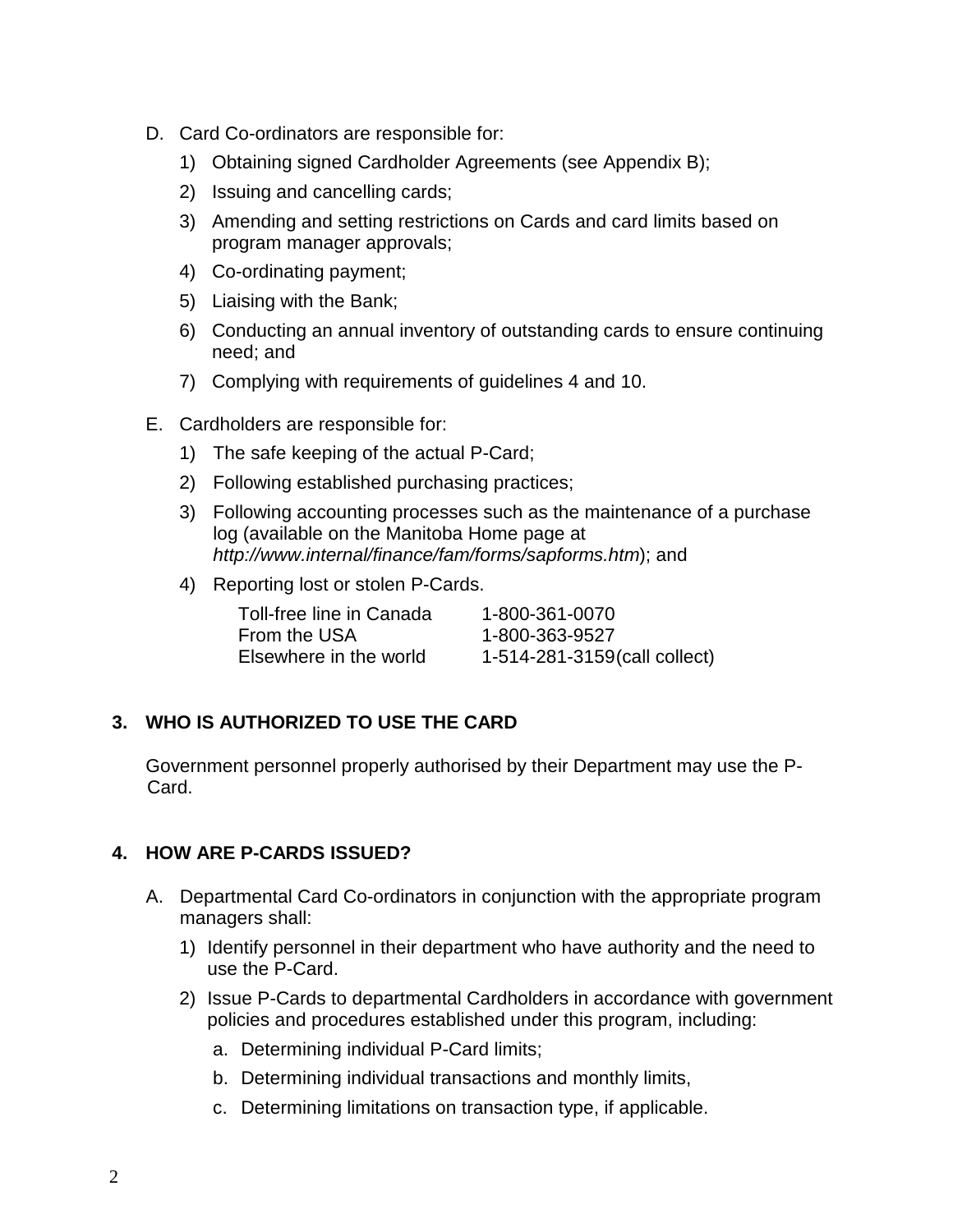- 3) Maintain records of departmental Cardholders in a central area including copies of the Cardholder agreement signed by the Cardholder (See Appendix B).
- 4) Ensure that personnel have received appropriate instructions regarding purchasing policies before the P-Card is issued.

### **5. WHAT CANNOT BE PURCHASED?**

- A. Goods and Services over \$2500. The use of multiple transactions to circumvent this stipulation is a violation of these Policies and Procedures and will be dealt with accordingly.
- B. Repair services or parts for vehicles leased from Fleet Vehicles Agency. FVA have their own process for doing this.
- C. Goods and Services on out-line agreements.
- D. Departmental systems branches (only) have been authorised to use the P-Card for information technology purchases**\***.
- E. In addition, P-Cards have standard government exclusions built into them (See section MCC Codes – Appendix C)
- F. Goods or services excluded by virtue of government-stated policy or specific directive as follows:

| <b>EXCLUDED ITEMS</b>                            | <b>EXAMPLES</b> (Not all inclusive)                                                                                             |
|--------------------------------------------------|---------------------------------------------------------------------------------------------------------------------------------|
| Advertising                                      | <b>Newspaper Adverts</b>                                                                                                        |
| Bedding                                          | Linen/Mattresses/Pillows                                                                                                        |
| <b>Centrally Stocked Items</b>                   | Material provided by Material<br><b>Distribution Agency including:</b><br>Stationery/Software/Janitorial (See<br>MDA catalogue) |
| <b>Communication Equipment</b>                   | Cellphones/2-way Radios                                                                                                         |
| Identifying uniforms                             | Park Ranger/Prison Guard etc.                                                                                                   |
| Information technology<br>hardware or software * | Personal Computers/Printers/Software                                                                                            |
| <b>Office Furniture</b>                          | Desk/Chairs/Filing Cabinets                                                                                                     |
| <b>Protective Clothing</b>                       | Parkas/Sleeping Bags                                                                                                            |
| Printing                                         | <b>Brochures/Books</b>                                                                                                          |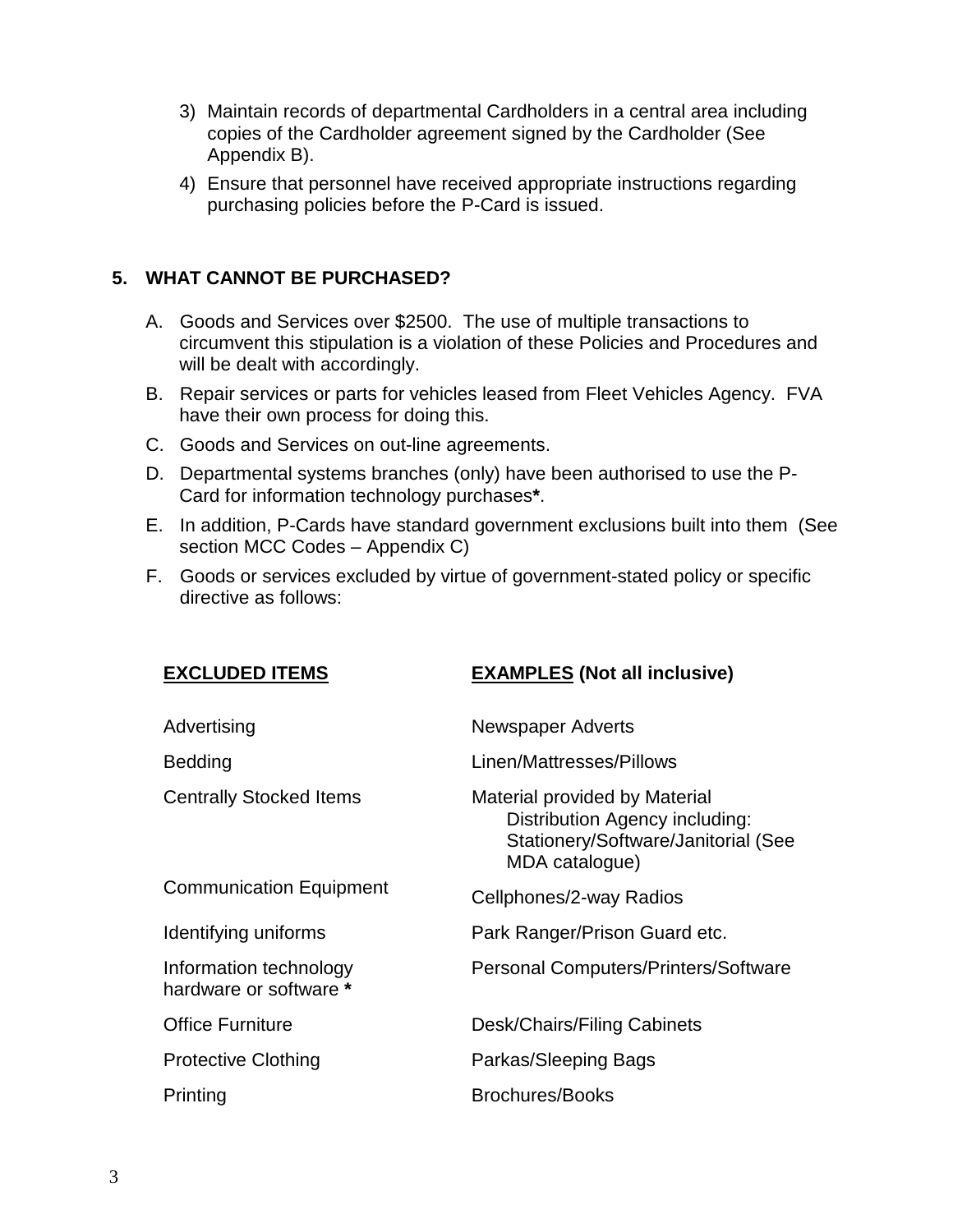### **EXCLUDED ITEMS EXAMPLES (Not all inclusive)**

Signage Building Signs/Name Plates

*Note: These exclusions are the result of specific government policy directives.*

- *Procurement Services is familiar with the directive and can provide guidance on procurement procedures.*
- *Procurement Services General enquiry 945-6361*
- *Departmental systems branches (only) have been authorized to use the Purchasing Card for information technology purchases.*

# **6. WHAT CAN BE PURCHASED**

- A. Goods or services under \$2,500 in value per transaction, including Provincial Sales Tax.
- B. Clarifications:
	- 1) It is intended that departments will use the P-Card for occasional (nonrepetitive) unplanned-for requirements and NOT as an alternative to the use of planned procurement strategies and corporate procurement agencies such as Procurement Services Branch and Information Resources Division of Culture Heritage and Tourism.
	- 2) It is also not to be used as a payment tool for paying regular monthly invoices where normal invoice payment processes should be followed (e.g. lease or rental payments).

# **7. CENTRAL PURCHASING**

- A. Procurement Services Branch PSB has established a number of efficient and cost effective supply methods, e.g., annual orders, standing offers, and out-line agreements on SAP in support of departmental program requirements.
	- 1) Examples of items that lend themselves to these supply methods include: repetitive items, project requirements, and similar items required by multiple location within your branch or department such as seasonal goods.
	- 2) Generally speaking, these types of requirements may be planned in advance of their actual use, and tendered for by PSB, on a consolidated, versus piecemeal basis, to achieve lower pricing.
- B. Contact PSB to discuss if any of the above methods are appropriate for your needs.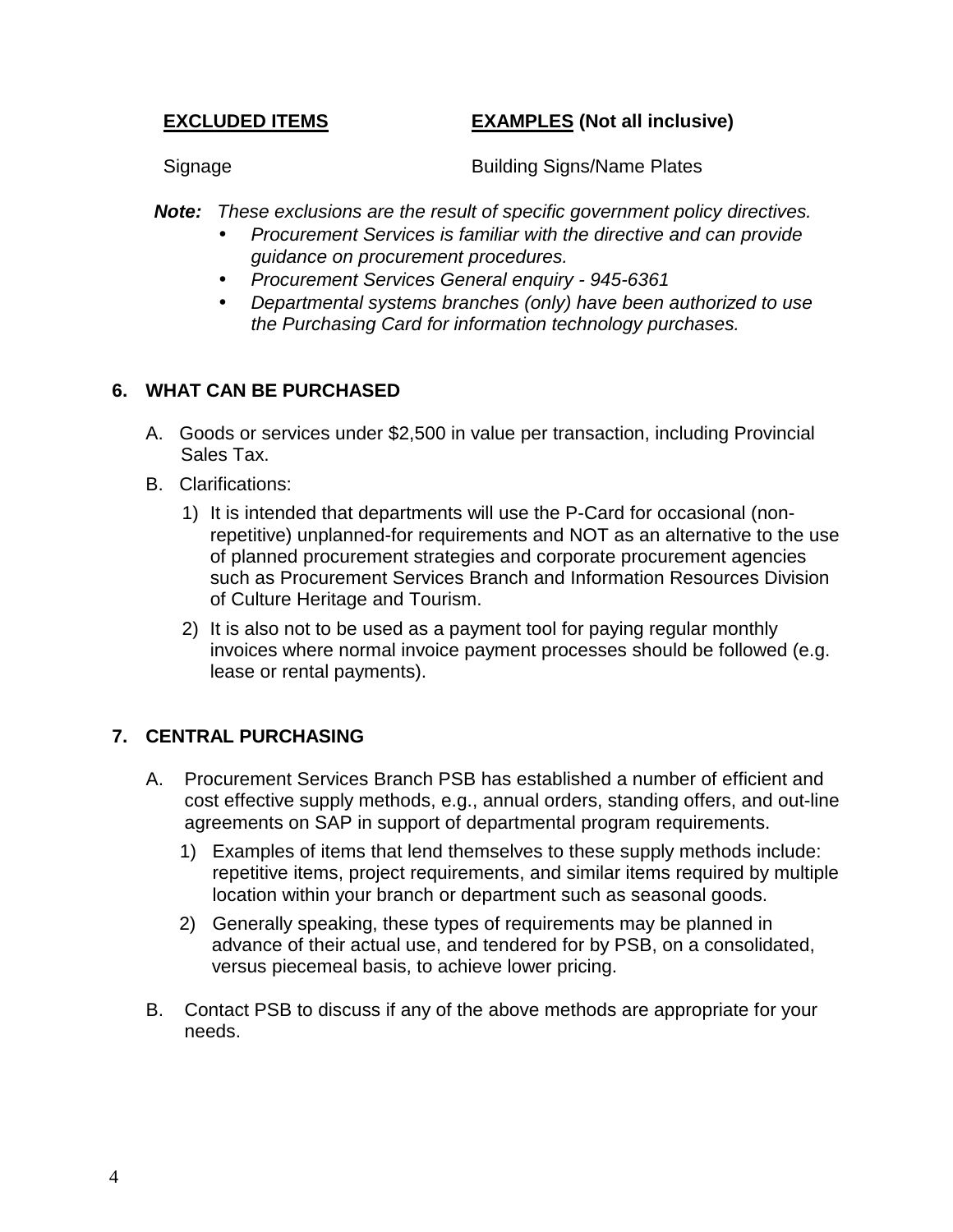# **8. PURCHASING PROCEDURES**

- A. To ensure that goods/services being purchased are reasonably priced, departmental personnel should obtain at least two competitive bids whenever possible and keep a record of them.
	- *Note: For transactions over \$1000, bids are mandatory. They may be verbal or written and must be recorded on the Purchasing Card Log. (See appendix A).*
- B. Purchases in person, the preferred method, will be processed as follows:
	- 1) Select goods or services and present P-Card to vendor.
	- 2) Inform/remind the vendor that the purchase is for use by the Manitoba Government and is GST exempt.
	- 3) Vendor will verify; "swipe"; and produce a charge slip for signature.
	- 4) Sign charge slip and retain copy as well as cash register tape or receipt.
- C. Purchases by phone, facsimile or mail will be processed as follows:
	- 1) Order goods or services by phone, facsimile or mail.
	- 2) Inform vendor that the purchase is for use by the Manitoba Government and is GST exempt.
	- 3) Instruct vendor to charge the purchase to the P-Card number and forward a receipt or packing slip for confirmation.
	- *Note: It is the cardholder's responsibility to inform the supplier at the time of purchase that the purchase is GST exempt. Some suppliers may be unable or unwilling to reverse/eliminate the GST. While the Cardholder should make every effort to convince the vendor to do so, there will be instances where this is not possible.*
- D. All such instances where GST is charged shall be brought to the attention of the Departmental Card Co-ordinator.
- E. All purchases, including bids, will be recorded on the Purchasing Card Log (see Appendix A) and cross-referenced to the appropriate charge slip, which will be retained with the log for payment and audit purposes.

#### **9. CASH ADVANCES**

Cash advances on the P-Card are not permitted.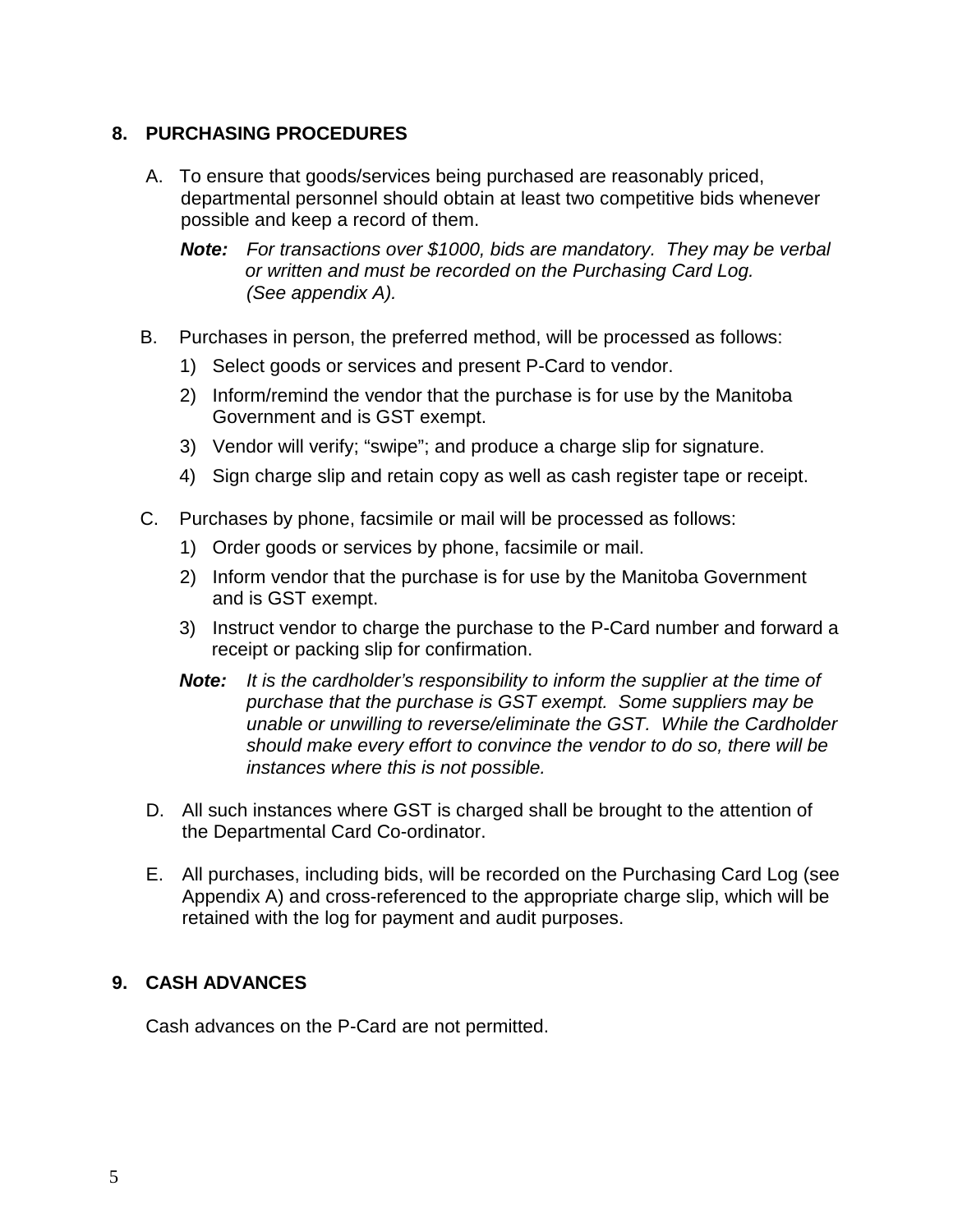# **10. EXPENDITURE PROCESS**

### **A. Department Central Expenditure Processing**

- 1) General:
	- a. The Departmental Card Co-ordinator has prime responsibility and accountability to ensure accurate, complete and timely payment processing of their department's procurement card expenditures, in accordance with Guideline point 2.(D).
	- b. This does not diminish the responsibilities of the individual departmental Cardholders, his / her program manager or the EFO, to ensure adequate financial processes, controls and reporting in these matters consistent with departmental comptrollership practices.
	- c. There is a policy requirement to have Delegated Financial Signing Authority (Spending Approval) to a person who is not the Cardholder.
	- d. Each departmental Cardholder Purchasing Card Log must be approved and signed by the Cardholder's program manager (note program manager who is cardholder must refer to immediate superior), prior to invoice payment processing.
- 2) In addition each department shall have in place appropriate processes for Funds Commitment.
	- a. Funds should be committed to provide for procurement card purchases.
	- b. In the event that it is determined that there are insufficient funds to meet the estimated procurement card activity, then card holders must be notified in advance to limit their procurement card usage.

#### **B. Department Central Expenditure Processing- Roles & Responsibilities**

#### **1) The Cardholders:**

- a. In addition to the responsibilities in accordance with Guideline 2.(D) the Cardholder has the following duties and responsibilities:
	- (1) The Cardholder is responsible for maintaining all his / her expenditure receipts, and for entering/maintaining a Procurement / Purchasing Card Log template of all purchases in accordance with financial policy and departmental comptrollership practices.
	- (2) The Cardholder shall receive (from the Departmental Card Coordinator) his / her vendor statement, appropriate "Reports" and related material.
	- (3) The Cardholder shall reconcile all the Cardholder purchases receipts, and Purchasing Card Log to his / her monthly vendor statement to account for all transactions that (s)he has incurred.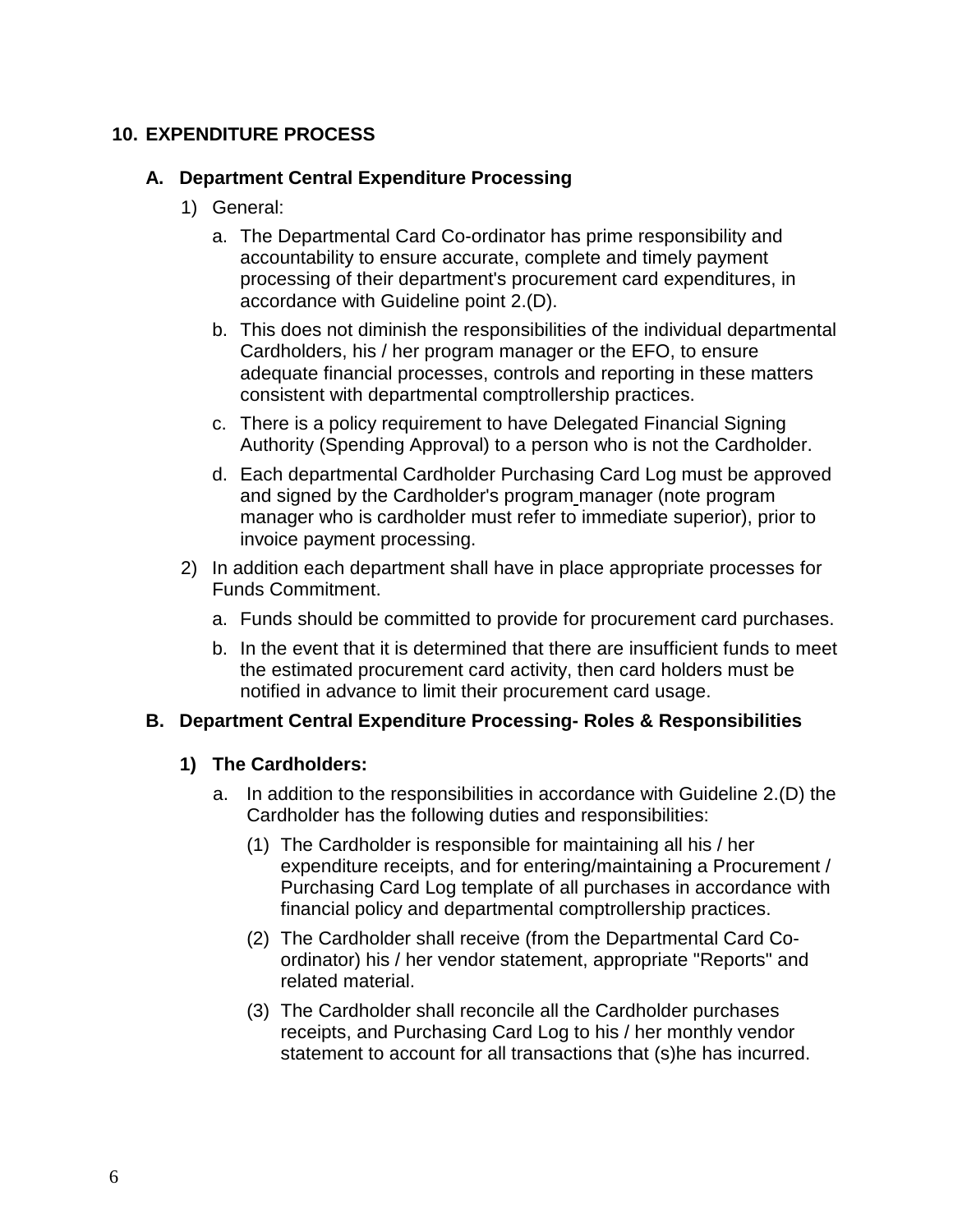(4) The Cardholder shall update, print, sign, and certify correct his / her Purchasing Card Log and forward it on a timely basis along with original purchase receipts, to his/her program manager for approval in writing prior to invoice payment processing.

#### **2) Program Manager:**

- a. Will review the log and receipts for compliance with policy and guidelines.
- b. Sign approval for the log.
- c. Forward the log directly to the card co-ordinator; for control purposes, **the log must not be returned to the cardholder**.
- *Note: I) The purchasing card is a government instrument. As long as the cardholder does not dispute that s/he has used the card for the purchase, the invoice must be paid. Inappropriate purchases are to be recovered from the employee and dealt with internally. ii) This review and approval process goes beyond ensuring that the correct paperwork exists, it also enables managers to assess how staff are using the purchase cards, and includes identifying any irregularities or anomalies that require further investigation and/or corrective action. It is the manager's responsibility to be aware of how staff are using their purchasing cards and to address any non-compliant purchasing practices.*

#### **3) Departmental Card Co-ordinator:**

- a. A monthly summary invoice payment request statement from the bank is forwarded to each department, c/o the Departmental Card Coordinator.
- b. Co-ordinator duties and responsibilities include:
	- (1) Ensuring that each of their departmental Cardholders receive their vendor statement, appropriate "Reports" and related material.
	- (2) As a minimum the Departmental Card Co-ordinator shall 'match' the Cardholder Procurement Log totals to the vendor statement departmental totals to ensure each / all Cardholders' items are reconciled to the overall departmental summary totals.
	- (3) Ensuring that all departmental Cardholder 'Purchasing Card Logs' are certified correct and signed by the Cardholder and further, approved in writing, by the Cardholder's program manager.
	- (4) Ensuring all approved departmental Cardholder 'Purchasing Card Logs' are presented to the departmental invoice payment processor to ensure accurate, complete and timely vendor payment processing.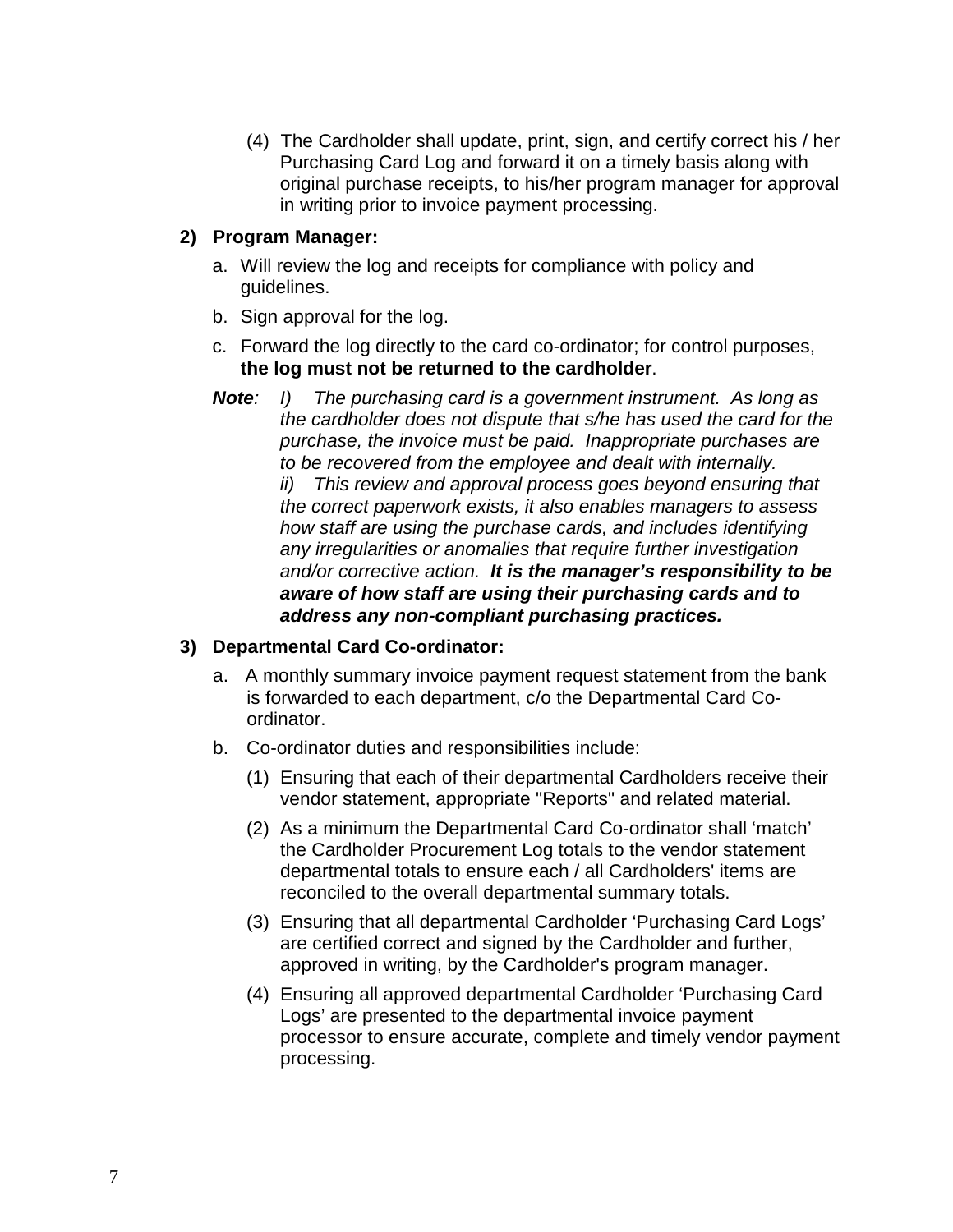(5) Reconciling the total \$ amount of the department's total monthly vendor invoice to all of the monthly Cardholder separate vendor statements' \$ amounts due and reconcile any differences in conjunction with the Cardholder(s).

*Note: The card co-ordinator is expected and authorized to raise anomalies to the attention of the program manager.*

(6) The Departmental Card Coordinator will be notified by the Dept. of Finance Central Accounts Payable on a monthly basis, with the cheque production deadline date.

#### **4) Departmental Invoice Processor (SAP F8 Role):**

- a. The invoice processor shall receive the Procurement / Purchasing Card Invoice SUMMARY Log xls template/'invoice payment request' that may be the 'manual' SAP/AP payment processing template OR the SAP spreadsheet 'electronic data upload' template.
- b. The 'invoice payment request' received shall be reconciled so that the spreadsheet \$ amounts agree to the departmental monthly total \$ invoice amount due to the vendor.
- c. The invoice processor shall verify the Cardholder and Cardholder Program manager signatures, ensuring that Spending Authority has been exercised and evidence is provided prior to payment authorization.
- d. The invoice processor shall process the monthly vendor payment to meet the cheque production deadline set by Dept of Finance Central Accounts Payable, and verifying that \$ total purchase receipts equal the \$ total Cardholder Logs equal the \$ vendor invoice payment request.
- e. The invoice processor will be responsible for ensuring that the correct vendor for their BA is used when processing their payment. Each BA will have a unique 'National Bank of Canada' vendor created and assigned to it.
	- *Note: For those BAs who have been assigned only one account number, that account number, as well as their BA name, will be part of the vendor name and will print on the cheque. For those BAs who have been assigned more that one account number, their National Bank of Canada vendor will only include their BA name. The invoice processor will be responsible for entering the correct account number as part of the cheque text which will print on the cheque stub.*
- f. The invoice processor shall ensure all the spreadsheets, original source documents/receipts, reconciliations, approvals, etc. are saved and filed in the same branch of the department where other original invoices are stored in accordance with Records Retention policy, and available for post audit by management.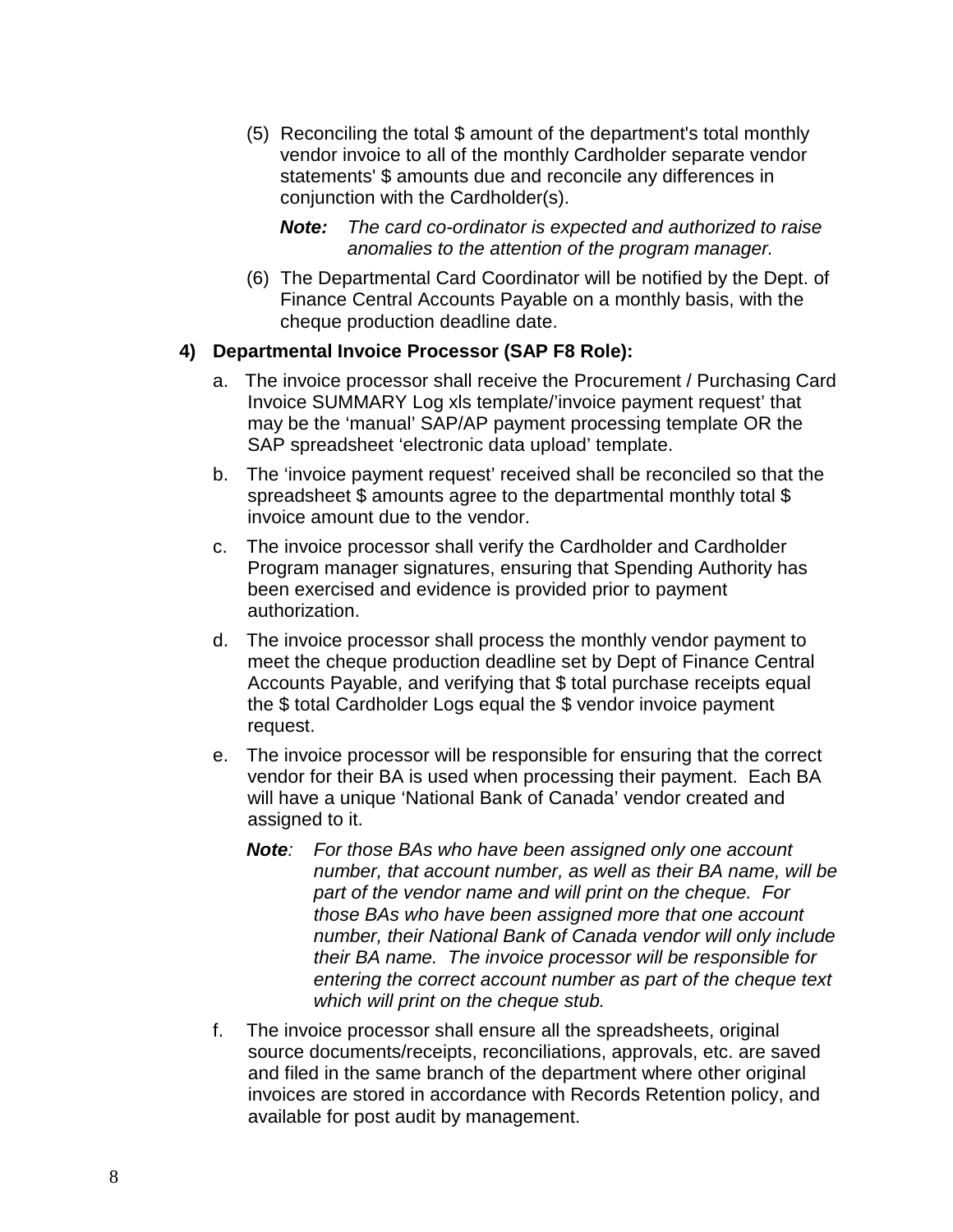*Note: Expenditure Process is incomplete as of Aug. 30/01, and is expected to be completed by end of Sept. /01.*

### **11. DISPUTE PROCESS**

- A. Cardholders will advise their Card Co-ordinators of any charges on their statements which are incorrect and decide what course of action is to be taken.
- B. The Bank, on being advised of any disputed charges, would immediately credit the disputed charge to the Cardholder's account until such time as the dispute is resolved. Interest will not be charged on disputed transactions.
- C. Should the charge be proved to be legitimate the Bank will reverse the credit posted to the Cardholders account.
- *Note: Disputes with vendors such as damaged goods or late delivery are not considered as disputed items and must be settled directly with the vendor by Manitoba.*

# **12. REPORTS**

- A. Card Co-ordinators will have direct electronic access to all reports listed in this manual.
- B. Public Accounts Reporting:

Totals for each vendor of purchases made using the Purchasing Card are required to be reported in the Public Accounts. In this regard:

- 1) On a quarterly basis, departments will be asked to reconcile the vendor summary for their department against payments processed to ensure that totals are the same. Discrepancies should be corrected or noted in preparation for the annual process as described below.
- 2) On an annual basis, the Department of Finance will receive an electronic file summarising departmental payments by vendor. The report will be compared to total departmental payments to the Card Company. If the totals do not agree, the paper report will be sent to the department for reconciliation.

# **13. LOST / STOLEN CARDS**

- A. Cardholders will report lost or stolen Cards to the Bank by phone immediately and also to their departmental Card Co-ordinator by the next business day.
	- *Note: Failure to advise the Bank within 24 hours of a Card being lost or stolen will result in any fraudulent misuse of the Card being charged to the departments account*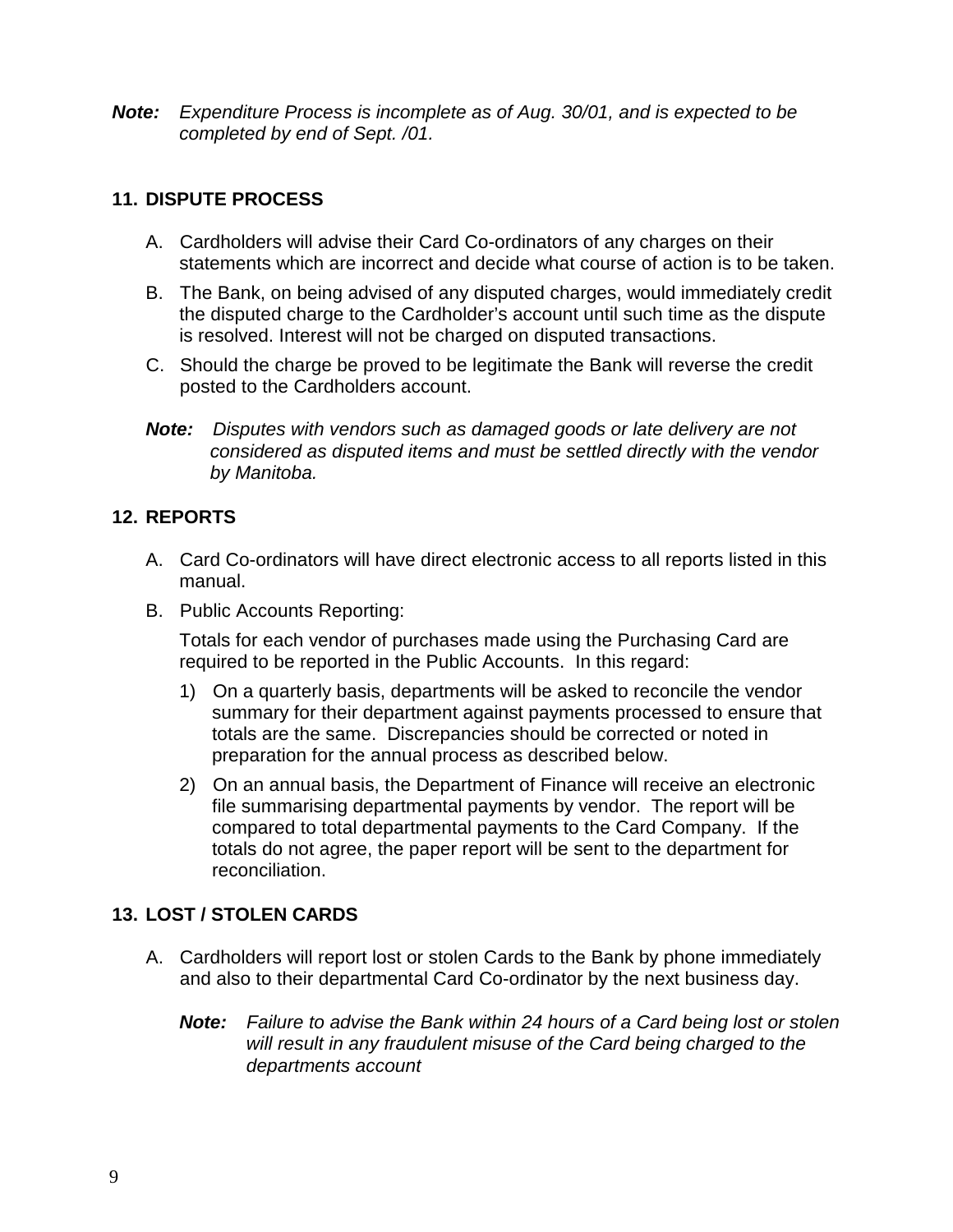# **APPENDIX A**

| Ver   PURCHASING CARD LOG<br><b>10</b>   |                               |               |                                                         |                                       |                                  |                                                                                              |                       |                   |                                         |                    |                                           |                                             |  | PURCHASING CARD LOG CONT'D             |  |  |
|------------------------------------------|-------------------------------|---------------|---------------------------------------------------------|---------------------------------------|----------------------------------|----------------------------------------------------------------------------------------------|-----------------------|-------------------|-----------------------------------------|--------------------|-------------------------------------------|---------------------------------------------|--|----------------------------------------|--|--|
| <b>Cardholder Name/Phone #</b>           |                               |               |                                                         | Department No.                        |                                  |                                                                                              |                       |                   |                                         |                    |                                           |                                             |  |                                        |  |  |
| <b>Section/Branch</b>                    |                               |               |                                                         | <b>Claim for Month</b><br>of          |                                  |                                                                                              |                       |                   |                                         |                    |                                           |                                             |  |                                        |  |  |
|                                          | <b>Card Number</b>            |               |                                                         | <b>Statement Date</b>                 |                                  |                                                                                              |                       |                   |                                         |                    |                                           |                                             |  |                                        |  |  |
| <b>Line</b>                              | <b>Date</b><br>yyyy/mm/<br>dd | <b>Vendor</b> | <b>Material</b><br>Group                                | Item(s)<br><b>Purchased</b>           | <b>Purchase</b><br><b>Amount</b> | Cost<br>Element                                                                              | Cost<br><b>Centre</b> | Internal<br>Order | <b>Funds</b><br><b>Reserv</b><br>-ation | <b>Item</b><br>No. | Line                                      | Quotes<br>Vendor 1   Amt.   Vendor 2   Amt. |  | <b>Comments</b><br>(Receipt<br>Number) |  |  |
|                                          |                               |               |                                                         |                                       |                                  |                                                                                              |                       |                   |                                         |                    |                                           |                                             |  |                                        |  |  |
| $\mathbf{1}$                             |                               |               |                                                         |                                       |                                  |                                                                                              |                       |                   |                                         |                    | $\mathbf{1}$                              |                                             |  |                                        |  |  |
| $\overline{2}$<br>$\mathbf{3}$           |                               |               |                                                         |                                       |                                  |                                                                                              |                       |                   |                                         |                    | $\overline{2}$<br>$\overline{\mathbf{3}}$ |                                             |  |                                        |  |  |
| $\boldsymbol{4}$                         |                               |               |                                                         |                                       |                                  |                                                                                              |                       |                   |                                         |                    | $\overline{\mathbf{4}}$                   |                                             |  |                                        |  |  |
| $\overline{5}$                           |                               |               |                                                         |                                       |                                  |                                                                                              |                       |                   |                                         |                    | 5                                         |                                             |  |                                        |  |  |
| 6                                        |                               |               |                                                         |                                       |                                  |                                                                                              |                       |                   |                                         |                    | $\boldsymbol{6}$                          |                                             |  |                                        |  |  |
| $\overline{7}$                           |                               |               |                                                         |                                       |                                  |                                                                                              |                       |                   |                                         |                    | $\overline{7}$                            |                                             |  |                                        |  |  |
| $\bf{8}$                                 |                               |               |                                                         |                                       |                                  |                                                                                              |                       |                   |                                         |                    | 8                                         |                                             |  |                                        |  |  |
| $\boldsymbol{9}$                         |                               |               |                                                         |                                       |                                  |                                                                                              |                       |                   |                                         |                    | $\boldsymbol{9}$                          |                                             |  |                                        |  |  |
| <b>10</b>                                |                               |               |                                                         |                                       |                                  |                                                                                              |                       |                   |                                         |                    | 10                                        |                                             |  |                                        |  |  |
| 11                                       |                               |               |                                                         |                                       |                                  |                                                                                              |                       |                   |                                         |                    | 11                                        |                                             |  |                                        |  |  |
| 12                                       |                               |               |                                                         |                                       |                                  |                                                                                              |                       |                   |                                         |                    | 12                                        |                                             |  |                                        |  |  |
| 13                                       |                               |               |                                                         |                                       |                                  |                                                                                              |                       |                   |                                         |                    | 13                                        |                                             |  |                                        |  |  |
| 14                                       |                               |               |                                                         |                                       |                                  |                                                                                              |                       |                   |                                         |                    | 14                                        |                                             |  |                                        |  |  |
| 15                                       |                               |               |                                                         |                                       |                                  |                                                                                              |                       |                   |                                         |                    | 15                                        |                                             |  |                                        |  |  |
| 16                                       |                               |               |                                                         |                                       |                                  |                                                                                              |                       |                   |                                         |                    | $\overline{16}$                           |                                             |  |                                        |  |  |
| 17                                       |                               |               |                                                         |                                       |                                  |                                                                                              |                       |                   |                                         |                    | 17                                        |                                             |  |                                        |  |  |
| 18<br>19                                 |                               |               |                                                         |                                       |                                  |                                                                                              |                       |                   |                                         |                    | 18<br>19                                  |                                             |  |                                        |  |  |
| 20                                       |                               |               |                                                         |                                       |                                  |                                                                                              |                       |                   |                                         |                    | 20                                        |                                             |  |                                        |  |  |
| $\mathbf{X}$                             |                               |               |                                                         |                                       | 0.00                             | <b>Total Purchases</b>                                                                       |                       |                   |                                         |                    |                                           |                                             |  |                                        |  |  |
|                                          |                               |               |                                                         |                                       |                                  | <b>Administration</b> – Original with attached receipts<br>Card Holder-Photocopy of original |                       |                   |                                         |                    |                                           |                                             |  |                                        |  |  |
| Certified Correct - Cardholder Signature |                               |               |                                                         | <b>Bank Statement</b><br><b>Total</b> |                                  |                                                                                              |                       |                   |                                         |                    |                                           |                                             |  |                                        |  |  |
| $\mathbf{X}$                             |                               |               | 0.00                                                    | <b>Difference</b><br>$+$ or $(-)$     |                                  | Page:                                                                                        | 01 of 01              |                   |                                         |                    |                                           |                                             |  |                                        |  |  |
|                                          |                               |               | Spending Approval Authority - Program Manager Signature |                                       |                                  |                                                                                              |                       |                   |                                         |                    |                                           |                                             |  |                                        |  |  |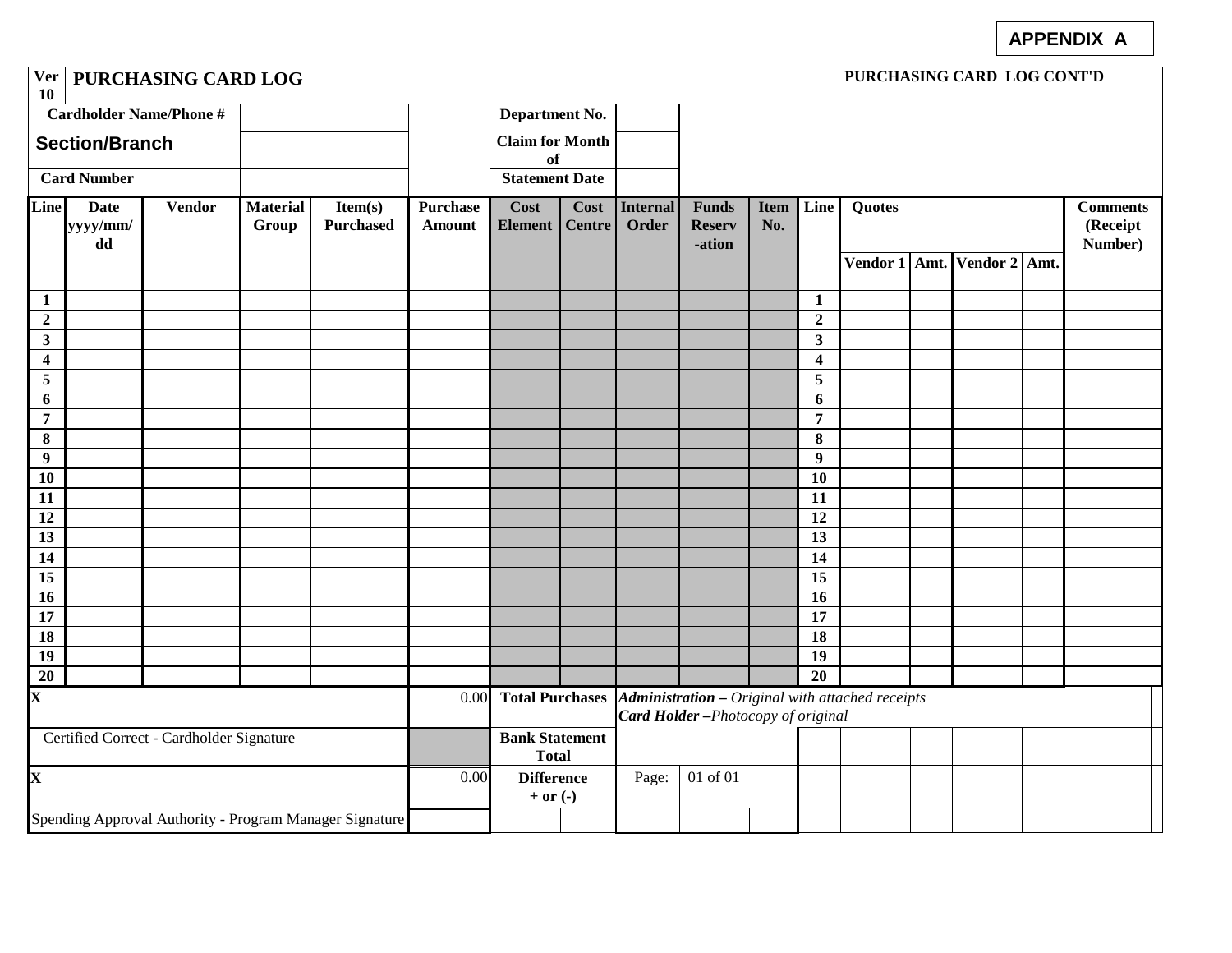#### **GOVERNMENT PURCHASING CARD**

# **CARDHOLDERS AGREEMENT**

#### **THIS AGREEMENT between the Province of Manitoba and the Cardholder is dated**

| the                  | day of | 20 |
|----------------------|--------|----|
| (Name of Cardholder) |        |    |
| (Position)           |        |    |

| (Department) |
|--------------|
|--------------|

#### **A. DEFINITIONS**

In this Agreement:

- 1. "Authorised Purchases" means purchases listed in paragraph 5 (c) of this Agreement;
- 2. "Bank" means institution or Card provider;
- 3. "Card" means the government-purchasing Card to be issued to the Cardholder by the Bank pursuant to an agreement between the Bank and the Province;
- 4. "Cardholder" means the individual whose name appears above;
- 5. "Card Number" means the number, which appears on the face of the Card;
- 6. "Individual Transaction Limit" means the maximum dollar amount that may be charged to the Card in a single transaction;
- 7. "Monthly Transaction Limit" means the maximum dollar amount of all transactions that may be made during a billing period;
- 8. "Credit Limit" means the maximum amount of debt which may be outstanding on the Card at any time;
- 9. "Department" means the Department which employs the Cardholder;
- 10. "Province" means the Government of the Province of Manitoba; and
- 11. "Purchasing Card Co-ordinator" means the individual designated by the Department to approve the issue of Cards.

#### **B. CARD OWNERSHIP**

The Bank is the owner of the Card at all times.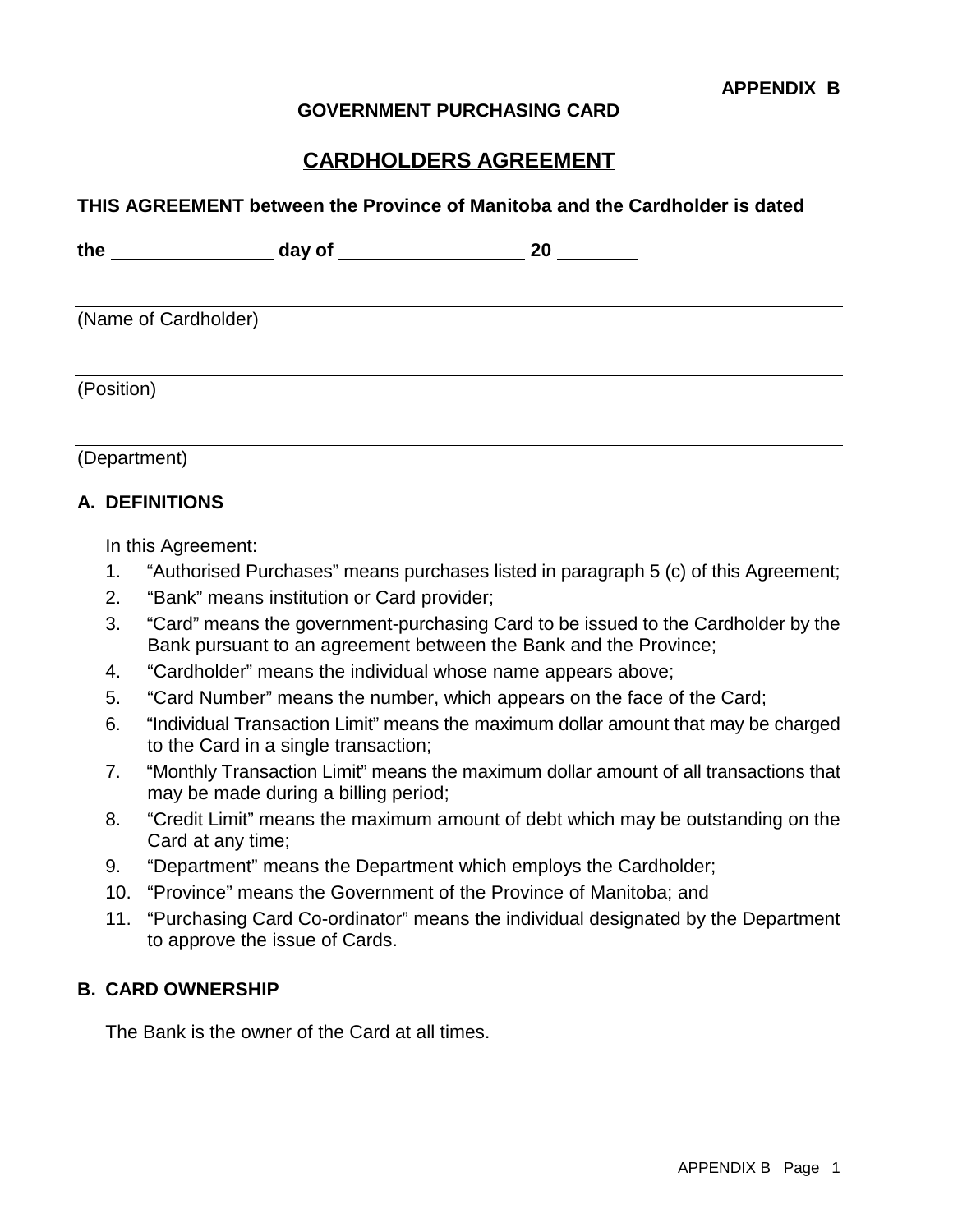# **C. CARD USE**

- 1. Use and possession of the Card is governed by the terms and conditions of this Agreement.
- 2. The Cardholder will not authorise or permit any other person to use or have possession of the Card.
- 3. The Cardholder will not use the Card for personal purchases.
- 4. The Cardholder may use the Card to purchase only the following goods or services on behalf of the Government, subject to such additions or deletions as may be made in writing by the Purchasing Card Co-ordinator from time to time:

\_\_\_\_\_\_\_\_\_\_\_\_\_\_\_\_\_\_\_\_\_\_\_\_\_\_\_\_\_\_\_\_\_\_\_\_\_\_\_\_\_\_\_\_\_\_\_\_\_\_\_\_\_\_\_\_\_\_\_\_\_\_\_\_\_\_\_\_

\_\_\_\_\_\_\_\_\_\_\_\_\_\_\_\_\_\_\_\_\_\_\_\_\_\_\_\_\_\_\_\_\_\_\_\_\_\_\_\_\_\_\_\_\_\_\_\_\_\_\_\_\_\_\_\_\_\_\_\_\_\_\_\_\_\_\_\_

|     | (This section to be completed by the Purchasing Card Co-ordinator)                                                                                                                      |
|-----|-----------------------------------------------------------------------------------------------------------------------------------------------------------------------------------------|
|     | The Cardholder may use the Card to make Authorised Purchases only up to and<br>including the following limits:                                                                          |
|     |                                                                                                                                                                                         |
|     |                                                                                                                                                                                         |
|     | c) Credit Limit: Canadian Control Credit Limit:                                                                                                                                         |
|     | (This section to be completed by the Purchasing Card Co-ordinator)                                                                                                                      |
|     | The Cardholder may not, under any circumstances, use the Card to obtain cash<br>advances.                                                                                               |
|     | The Cardholder will abide by Department policies as published from time to time<br>regarding use of the Card and accounting for purchases including expeditious<br>processing.          |
|     | The Cardholder will safeguard the Card and the Card Number.                                                                                                                             |
|     | The Cardholder will immediately notify the Bank and the Purchasing Card Co-ordinator<br>if the Card is lost, stolen, damaged, destroyed or used by anyone other than the<br>Cardholder. |
| 10. | The Cardholder will inform the Purchasing Card Co-ordinator of changes in his or her<br>business address and business telephone number.                                                 |

- 11. The Cardholder will inform the Purchasing Card Co-ordinator upon transfer from his or her position, taking leave of absence, or termination of employment.
- 12. The Cardholder acknowledges that misuse of the Card by the Cardholder may result in disciplinary action against the Cardholder by the Province.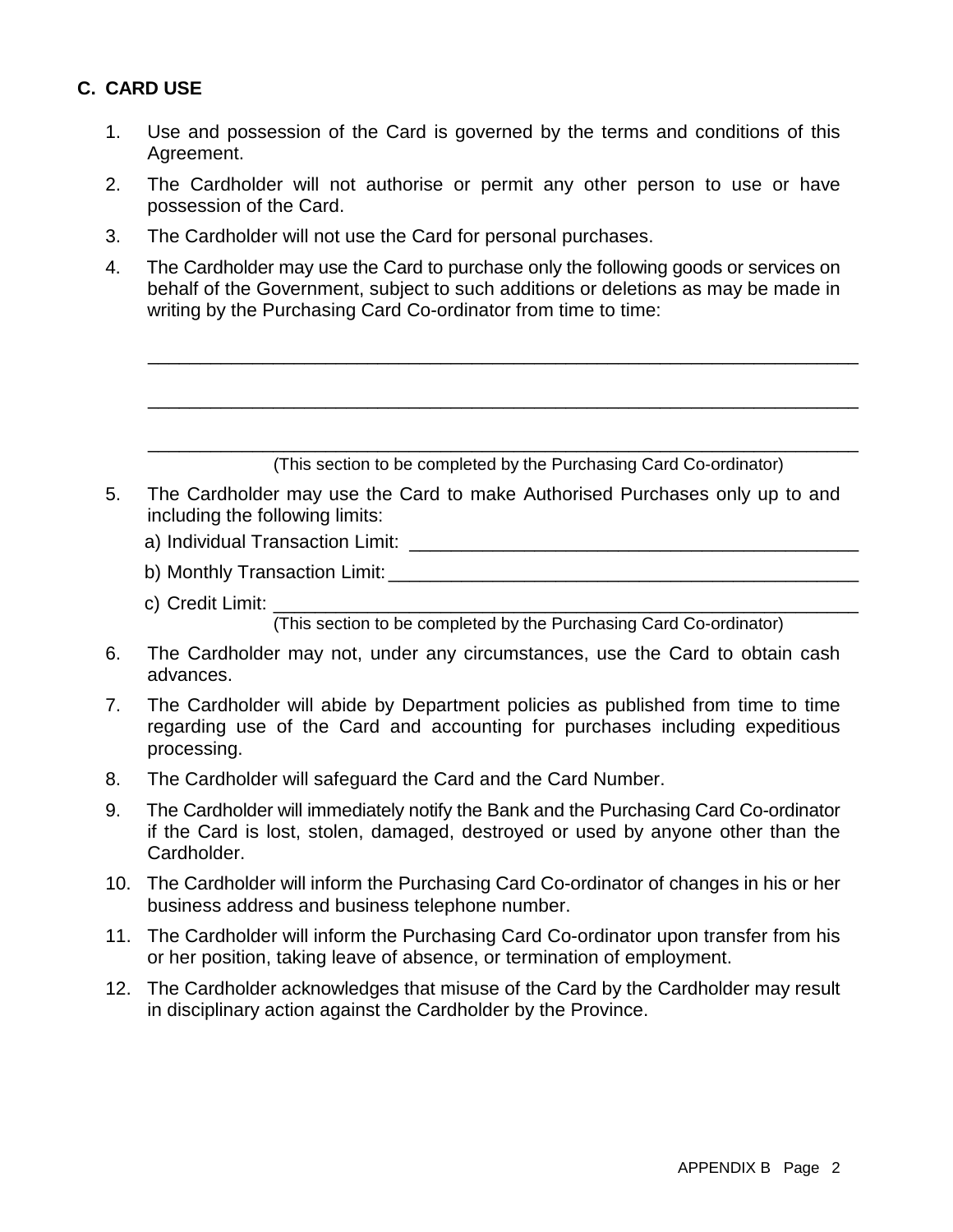# **D. CESSATION OF CARD USE**

- 1. The Cardholder will immediately cease using the Card upon instruction from his or her program manager or the Purchasing Card Co-ordinator.
- 2. Upon instruction from the Cardholder's program manager or the Purchasing Card Coordinator, the Cardholder will immediately deliver the Card to his or her supervisor, or the Purchasing Card Co-ordinator, as instructed.

### **E. ASSIGNMENT**

1. The Cardholder will not assign or transfer the Card or this Agreement or any rights or obligations under this Agreement.

#### **F. NON-WAIVER**

- 1. No amendment of this Agreement and no waiver of any breach of this Agreement are effective unless it is in writing and signed by both parties to this Agreement.
- 2. The written waiver by a party of any breach of any provision of this Agreement by the other party will not be deemed a waiver of such provision or of any subsequent breach of the same or any other provision of this Agreement.

#### **G. MISCELLANEOUS**

- 1. The heading appearing in this Agreement have been inserted for reference and as a matter of convenience only and in no way define, limit or enlarge the scope of any provision of this Agreement.
- 2. This Agreement will be governed by and construed in accordance with the laws of the Province of Manitoba.

#### **H. ENTIRE AGREEMENT**

- 1. This Agreement constitutes the entire agreement between the parties regarding possession and use of the Card.
- 2. Upon this Agreement being signed by the Cardholder and the Purchasing Card Coordinator, on behalf of the Province, the parties agree to be bound by this Agreement.

**I am aware of the Purchasing card guidelines and agree to follow those guidelines and abide by the terms of this agreement.**

**Signature of Cardholder Signature of Purchasing Card Co-ordinator**

*NOTE: PERSONAL USE OF THE CARD FOR ANY REASON COULD RESULT IN DISMISSAL*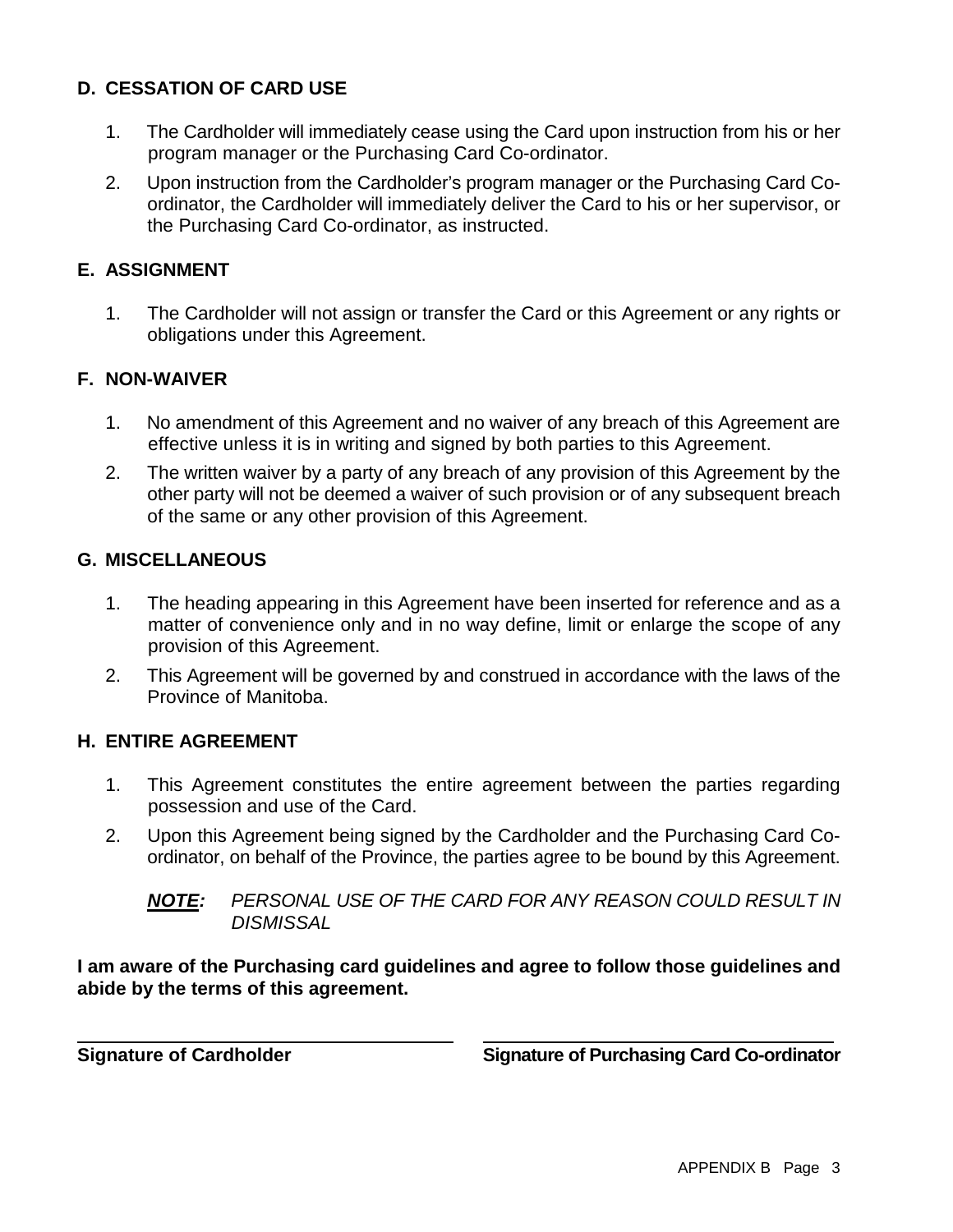#### **MERCHANT COMMODITY CODES**

An MCC is the means of identification used by the Bank to classify the product or service that a vendor sells.

This code can be used to 'block' transactions for goods or services that are covered by other means, e.g. Amex for travel, or prohibited purchases, e.g. Liquor.

Manitoba has chosen to 'block ' a number of MCC codes as identified on the attached list. This will effectively stop the transaction at the source.

Some of the 'blocks' are obviously not required, such as massage parlours. Some are a result of compliance to Federal/Provincial tax agreement issues. THESE BLOCKS CAN NOT BE LIFTED BY CARD CO-ORDINATORS.

**WHEN A VENDOR HAS AN INCORRECT CODE WHICH STOPS THE CARD FROM BEING USED FOR GOODS OR SERVICES, FOR PURCHASES WHICH ARE ALLOWED, THE VENDOR MUST BE ADVISED TO CONTACT THE BANK THEY CONTRACT WITH FOR CARD SERVICES, AND HAVE THE CODE CHANGED FOR FUTURE TRANSACTIONS.**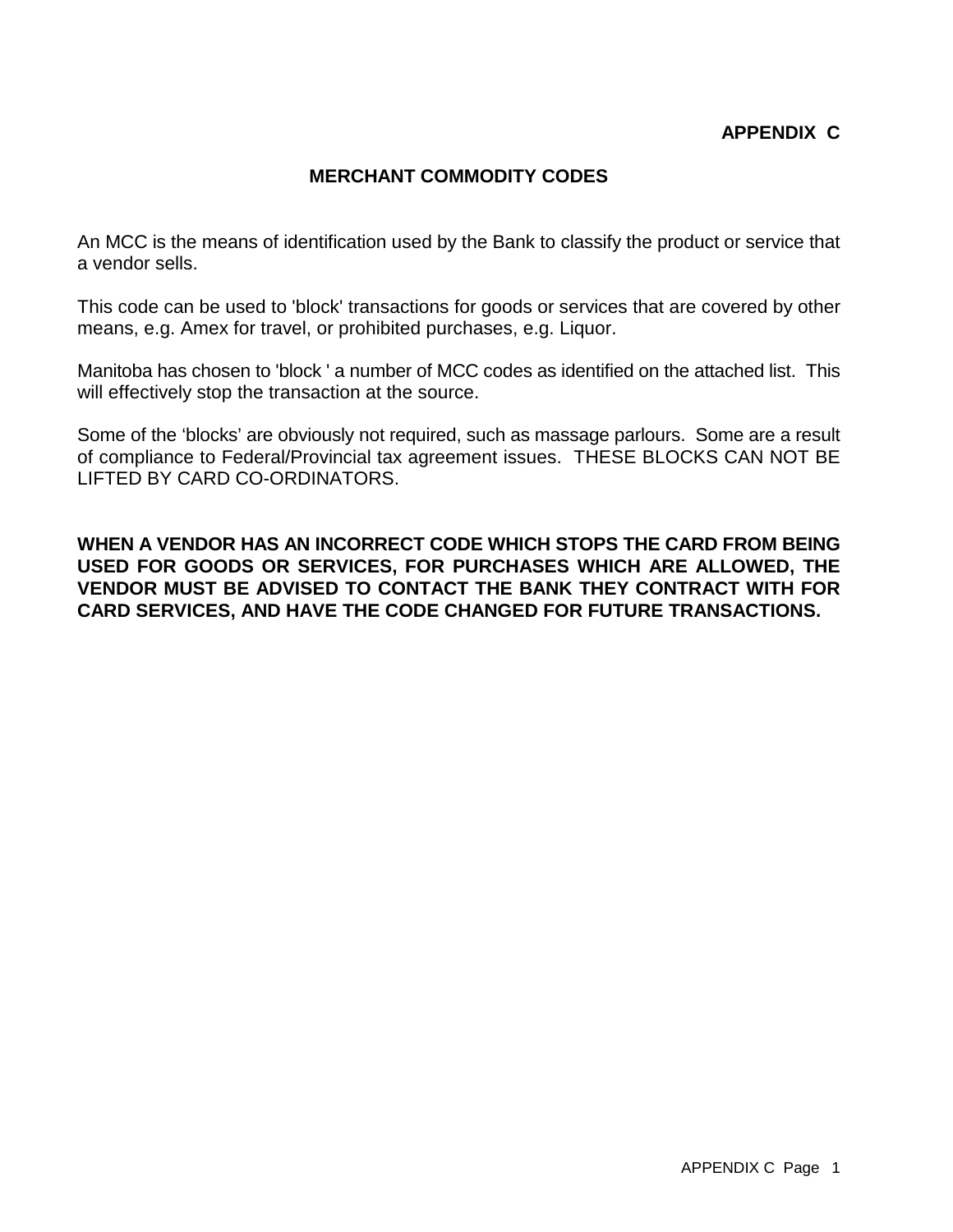# **MERCHANT LISTING**

| <b>BS</b>              | <b>Business Services</b> |                                                                              |                |
|------------------------|--------------------------|------------------------------------------------------------------------------|----------------|
| <b>BS</b>              | 2741                     | MISCELLANEOUS PUBLISHING AND PRINTING                                        |                |
| <b>BS</b>              | 2791                     | <b>TYPESETTING PLATE MAKING AND RELATED SERVICES</b>                         |                |
| <b>BS</b>              | 4214                     | <b>MOTOR FREIGHT CARRIERS, TRUCKING</b>                                      |                |
| <b>BS</b>              | 4215                     | <b>COURIER SERVICE, AIR &amp; GROUND, FREIGHT FORW</b>                       |                |
| <b>BS</b>              | 4814                     | TELECOMM. SERVICE LOCAL & LONG DISTANCE CALL                                 |                |
| <b>BS</b>              | 4815                     | MASTERPHONE/TELEPHONE SERVICE /MONTHLY SUMM.                                 |                |
| <b>BS</b>              | 4821                     | <b>TELEGRAPH SERVICE</b>                                                     |                |
| <b>BS</b>              | 4829                     | WIRW TRANSFER, MONEY ORDERS (WTMOS)                                          | <b>Blocked</b> |
| <b>BS</b>              | 4900                     | UTILITIES-ELECTRIC, GAS, WATER, SANITARY                                     |                |
| <b>BS</b>              | 5137                     | UNIFORMS & COMMERCIAL CLOTHING                                               |                |
| <b>BS</b>              | 5139                     | <b>COMMERCIAL FOOTWEAR</b>                                                   |                |
| <b>BS</b>              | 5192                     | <b>BOOKS/PERIODICALS &amp; NEWSPAPERS</b>                                    |                |
| <b>BS</b>              | 5200                     | <b>HOME SUPPLY WAREHOUSE</b>                                                 |                |
| <b>BS</b>              | 5811                     | <b>CATERER</b>                                                               |                |
| <b>BS</b>              | 5994                     | <b>NEWS DEALERS &amp; NEWSSTAND</b>                                          |                |
| <b>BS</b>              | 6010                     | <b>FINANCIAL INSTITUTIONS / BRANCHES</b>                                     |                |
| <b>BS</b>              | 6012                     | FINANCIAL INSTITUTION-MERCHANDISE SERVICES                                   |                |
| <b>BS</b>              | 6051                     | <b>NON FINANCIAL INSTITUTES</b>                                              |                |
| <b>BS</b>              | 6300                     | INSURANCE SALES, UNDERWRITING & PREMIUMS                                     |                |
| <b>BS</b>              | 7276                     | <b>TAX PREPARATION SERVICE</b>                                               |                |
| <b>BS</b>              | 7311                     | <b>ADVERTISING SERVICE</b>                                                   |                |
| <b>BS</b>              | 7321                     | <b>CONSUMER CREDIT REPORTING AGENCIES</b>                                    |                |
| <b>BS</b>              | 7322                     | DEBT COLLECTION AGENCIES                                                     |                |
| <b>BS</b>              | 7333                     | <b>COMMERCIAL PHOTOGRAPHY &amp; ART GRAPHICS</b>                             |                |
| <b>BS</b>              | 7338                     | QUICK COPY, REPRODUCTION, BLUEPRINTING SERVICES                              |                |
| <b>BS</b>              | 7339                     | STENOGRAPHIC & SECRETARIAL SUPPORT SERVICES                                  |                |
| <b>BS</b>              | 7361                     | EMPLOYMENT AGENCIES, TEMPORARY HELP SERVICES                                 |                |
| <b>BS</b>              | 7375                     | <b>INFORMATION RETRIEVAL SERVICES</b>                                        |                |
| <b>BS</b>              | 7392                     | MANAGEMENT CONSULTING & PUBLIC RELATIONS                                     |                |
| <b>BS</b>              | 7393                     | DETECTIVE, PROTECTIVE, SECURITY AGENCY                                       |                |
| <b>BS</b><br><b>BS</b> | 7394                     | EQUIPMENT, TOOL, FURNITURE RENTAL<br>PHOTO FINISHING LAB. & PHOTO DEVELOPING |                |
| <b>BS</b>              | 7395<br>7399             | <b>BUSINESS SERVICES NOT ELSEWHERE CLASSIFIED</b>                            |                |
| <b>BS</b>              | 8111                     | LEGAL SERVICE, ATTORNEYS                                                     |                |
| <b>BS</b>              | 8911                     | <b>ENGINEERING, ARCHITECTURAL &amp; SURVEYING</b>                            |                |
| <b>BS</b>              | 8931                     | ACCOUNTING, AUDITING AND BOOKKEEPING                                         |                |
| <b>BS</b>              | 8999                     | PROFESSIONAL SERVICES NOT CLASSIFIED                                         |                |
| <b>CA</b>              | <b>Cash Advances</b>     |                                                                              | <b>Blocked</b> |
| <b>CE</b>              |                          | <b>Computers &amp; Electronic</b>                                            |                |
| <b>CE</b>              | 4816                     | <b>COMPUTER NETWORK</b>                                                      |                |
| <b>CE</b>              | 5045                     | COMPUTER PERIPHERAL EQUIPMENT SOFTWARE                                       |                |
| <b>CE</b>              | 5732                     | <b>ELECTRONICS SALES</b>                                                     |                |
| <b>CE</b>              | 5733                     | MUSIC STORE-INSTRUMENT, PIANO SHEET MUSIC                                    |                |
| <b>CE</b>              | 5734                     | <b>COMPUTER SOFTWARE STORE</b>                                               |                |
|                        |                          |                                                                              |                |

CE 5946 CAMERA & PHOTOGRAPHIC SUPPLY STORE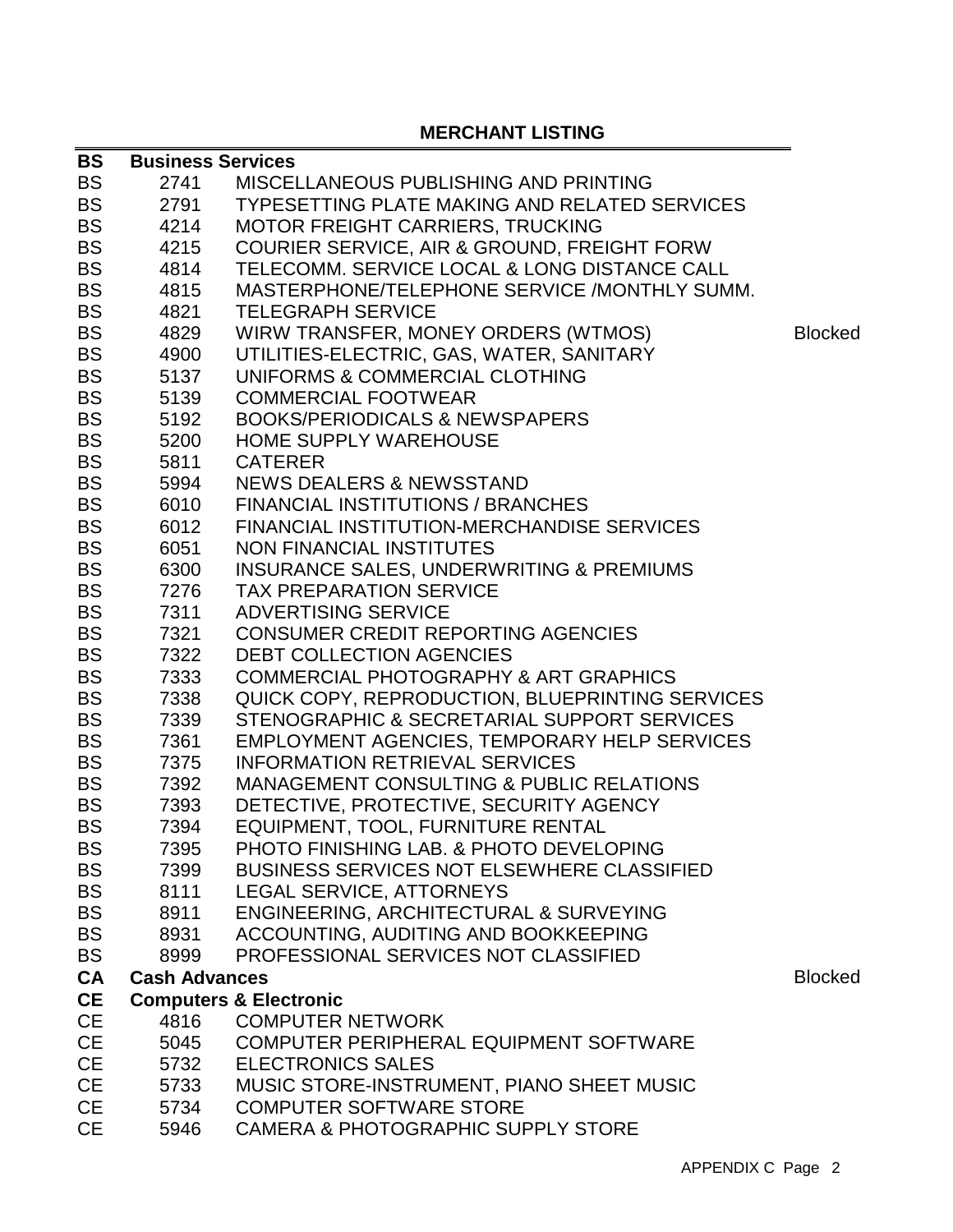| <b>CE</b>              | 7221                           | PHOTOGRAPHIC STUDIOS                                       |                |
|------------------------|--------------------------------|------------------------------------------------------------|----------------|
| <b>CE</b>              | 7372                           | <b>COMPUTER &amp; DATE PROCESSING SERVICE</b>              |                |
| <b>CE</b>              | 7379                           | COMPUTER MAINT./REPAIR/SERV. NOT ELSE CLASSIFIED           |                |
| <b>CE</b>              | 7622                           | <b>ELECTRONIC REPAIR SHOPS</b>                             |                |
| <b>FB</b>              | <b>Restaurants</b>             |                                                            | <b>Blocked</b> |
| <b>GS</b>              | <b>Gas Station</b>             |                                                            |                |
| GS                     | 5541                           | <b>SERVICE STATIONS</b>                                    |                |
| GS                     |                                | 5542 AUTOMATED FUEL DISPENSER                              |                |
| <b>GS</b>              |                                | 9752 U.K. PETROL STATIONS, ELECTRONIC HOT FILE             |                |
| HB                     |                                | <b>Hardware &amp; Building supplies</b>                    |                |
| <b>HB</b>              | 5039                           | CONSTRUCTION MAT. NOT ELSE CLASSIFIED                      |                |
| HB                     | 5051                           | <b>METAL SERVICE CENTER &amp; OFFICES</b>                  |                |
| <b>HB</b>              | 5065                           | ELECTRICAL PARTS & EQUIPMENT                               |                |
| <b>HB</b>              | 5072                           | <b>HARDWARE EQUIPMENT &amp; SUPPLIES</b>                   |                |
| <b>HB</b>              | 5074                           | PLUMBING & HEATING EQUIPMENT                               |                |
| HB                     | 5085                           | INDUSTRIAL SUPPLIES NOT ELSE CLASSIFIED                    |                |
| HB                     | 5169                           | <b>CHEMICALS &amp; ALLIED PRODUCTS NOT ELSE CLASSIFIED</b> |                |
| <b>HB</b>              | 5198                           | PAINTS / VARNISHES & SUPPLIES                              |                |
| HB                     | 5211                           | LUMBER, BUILDING MATERIALS STORES                          |                |
| <b>HB</b>              | 5231                           | <b>GLASS, PAINT, WALLPAPER STORES</b>                      |                |
| <b>HB</b>              | 5251                           | <b>HARDWARE STORES</b>                                     |                |
| HB                     | 5261                           | NURSERIES, LAWN, GARDEN SUPPLY STORES                      |                |
| <b>HB</b>              | 5713                           | <b>FLOOR COVERING STORES</b>                               |                |
| <b>HB</b>              | 5714                           | DRAPERY WINDOW COVERING & UPHOLSTERY                       |                |
| <b>HB</b>              | 5718                           | FIREPLACE, FIREPLACE SCREENS & ACCESSORIES                 |                |
|                        |                                |                                                            |                |
| LG                     | Lodging                        |                                                            | <b>Blocked</b> |
| <b>MR</b>              |                                | <b>Maintenance &amp; Repairs</b>                           |                |
| <b>MR</b>              | 780                            | LANDSCAPING AND HORTICULTURAL SERVICES                     |                |
| <b>MR</b>              | 1520                           | <b>GENERAL CONTRACTORS / RESIDENTIAL BUILDING</b>          |                |
| MR                     | 1711                           | HEATING, PLUMBING, AIR CONDITIONING CONTR                  |                |
| <b>MR</b>              | 1731                           | ELECTRICAL CONTRACTORS                                     |                |
| <b>MR</b>              | 1740                           | MASONRY, STONEWORK, TILE SETTING PLASTERING                |                |
| MR.                    | 1750                           | <b>CARPENTRY CONTRACTORS</b>                               |                |
| MR                     | 1761                           | ROOFING, SIDING, SHEET METAL WORK CONTRACT                 |                |
| MR                     | 1771                           | <b>CONCRETE WORK CONTRACTORS</b>                           |                |
| <b>MR</b>              | 1799                           | CONTRACTORS, SPECIAL TRADE, NOT ELSEWHERE                  |                |
| MR                     | 2842                           | SPECIALTY CLEANING POLISHING AND SANITIZING                |                |
| <b>MR</b>              | 7210                           | LAUNDRY, CLEANING AND GARMENT SERVICE                      |                |
| <b>MR</b>              | 7211                           | LAUNDRY SERVICE-FAMILY & COMMERCIAL                        |                |
| <b>MR</b>              | 7216                           | <b>DRY CLEANERS</b>                                        |                |
| <b>MR</b>              | 7217                           | <b>CARPET &amp; UPHOLSTERY CLEANING</b>                    |                |
| <b>MR</b>              | 7342                           | EXTERMINATING & DISINFECTING SERVICE                       |                |
| MR                     | 7349                           | <b>CLEANING &amp; MAINTENANCE JANITORIAL SERVICE</b>       |                |
| MR                     | 7623                           | AIR CONDITIONING & REFRIGERATION REPAIR                    |                |
| <b>MR</b>              | 7629                           | APPLIANCE REPAIR SHOP, ELECTRICAL & SMALL                  |                |
| <b>MR</b>              | 7641                           | REUPHOLSTERY & FURN. REPAIR & REFINISHING                  |                |
| <b>MR</b>              | 7692                           | <b>WELDING REPAIR</b>                                      |                |
| <b>MR</b>              | 7699                           | <b>MISCELLANEOUS REPAIR SHOPS &amp; RELATED SERVICES</b>   |                |
| <b>OS</b><br><b>OS</b> | <b>Office supplies</b><br>4812 | TELECOMMUNICATION EQUIPMENT, TELEPHONE                     |                |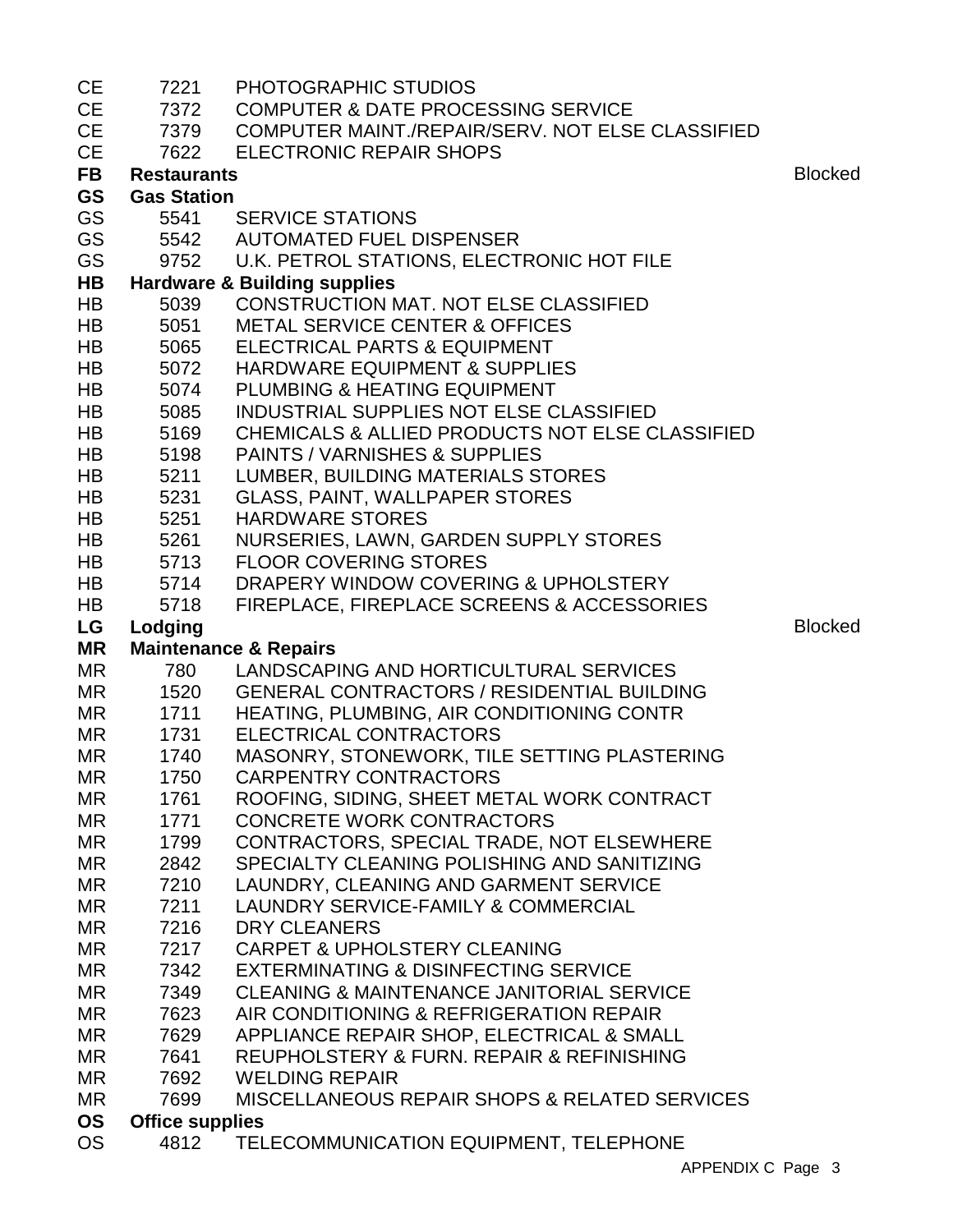| <b>OS</b> | 5021          | OFFICE AND COMMERCIAL FURNITURE                       |                |
|-----------|---------------|-------------------------------------------------------|----------------|
| <b>OS</b> | 5044          | OFFICE PHOTOGRAPHIC PHOTO AND MICROFILM               |                |
| <b>OS</b> | 5046          | COMMERCIAL EQUIPMENT NOT ELSE CLASSIFIED              |                |
| <b>OS</b> | 5111          | STATIONERY/OFF. SUPP./PRINT. & WRITING PAPER          |                |
| <b>OS</b> | 5712          | FURNITURE, HOME FURNITURE & EQUIPMENT STORE           |                |
| <b>OS</b> | 5942          | <b>BOOK STORE</b>                                     |                |
| <b>OS</b> | 5943          | STATIONARY, OFFICE & SCHOOL SUPPLY STORE              |                |
| <b>OS</b> | 5948          | <b>LUGGAGE &amp; LEATHER GOODS</b>                    |                |
| <b>OS</b> | 5970          | ARTIST SUPPLY STORE, CRAFT SHOPS                      |                |
| <b>OS</b> | 5978          | TYPEWRITER/SALES, SERVICE, RENTAL                     |                |
| <b>OT</b> | <b>Others</b> |                                                       |                |
| OT        | 742           | <b>VETERINARY SERVICE</b>                             |                |
| <b>OT</b> | 763           | AGRICULTURAL COOPERATIVES                             |                |
| OT        | 4119          | <b>AMBULANCE SERVICE</b>                              |                |
| <b>OT</b> |               | 4225 PUBLIC WAREHOUSING - FARM PRODUCT                |                |
| <b>OT</b> | 4457          | <b>BOAT RENTALS AND BOAT LEASES</b>                   |                |
| <b>OT</b> | 4468          | MARINAS, MARINE SERVICE / SUPPLIES                    |                |
| <b>OT</b> | 4582          | AIRPORTS, FLYING FIELDS, AIRPORT TERMINAL             |                |
| OT        | 4899          | <b>CABLE SERVICES</b>                                 |                |
| <b>OT</b> | 5047          | LABOR / MEDICAL / DENTAL / OPHTH. HOSPITAL EQUIPMENT  |                |
| <b>OT</b> | 5094          | <b>PRECIOUS STONES AND METALS WATCH &amp; JEWEL</b>   |                |
| <b>OT</b> | 5099          | DURABLE GOOD NOT ELSE CLASSIFIED                      |                |
| <b>OT</b> | 5122          | DRUG PROPRIETORS & DRUG SUNDRIES                      |                |
| OT        | 5131          | PIECE GOODS / NOTIONS & OTHER DRY GOODS               |                |
| <b>OT</b> | 5172          | PETROLEUM & PETROLEUM PRODUCTS                        |                |
| OT        |               | <b>FLORIST SUPPLIES / NURSERY STOCK &amp; FLOWERS</b> |                |
|           | 5193          |                                                       |                |
| <b>OT</b> | 5199          | NON-DURABLE GOODS NOT ELSE CLASSIFIED                 |                |
| <b>OT</b> | 5271<br>5300  | <b>MOBILE HOME DEALERS</b>                            |                |
| OT        |               | <b>WHOLESALE CLUB</b>                                 |                |
| <b>OT</b> | 5309<br>5310  | <b>DUTY FREE STORES</b>                               | <b>Blocked</b> |
| <b>OT</b> |               | <b>DISCOUNT STORES</b>                                |                |
| <b>OT</b> | 5311          | <b>DEPARTMENT STORES</b>                              |                |
| <b>OT</b> | 5331          | <b>VARIETY STORES</b>                                 |                |
| OT.       | 5399          | MISCELLANEOUS GENERAL MERCHANDISE STORE               |                |
| <b>OT</b> | 5411          | <b>GROCERY STORES SUPERMARKETS</b>                    |                |
| <b>OT</b> | 5422          | FREEZER, LOCKER MEAT PROVISIONERS                     |                |
| <b>OT</b> | 5441          | CANDY, NUT, CONFECTIONERY STORES                      |                |
| <b>OT</b> | 5451          | DAIRY PRODUCTS STORES                                 |                |
| <b>OT</b> | 5462          | <b>BAKERIES</b>                                       |                |
| <b>OT</b> | 5499          | SPECIALTY MARKET, MISCELLANEOUS FOOD STORE            |                |
| <b>OT</b> | 5611          | <b>MEN &amp; BOY CLOTHING &amp; FURNISHING STORE</b>  |                |
| <b>OT</b> | 5621          | <b>WOMEN'S READY TO WEAR STORE</b>                    |                |
| <b>OT</b> | 5631          | WOMEN'S ACCESSORY & SPECIALTY STORE                   |                |
| <b>OT</b> | 5641          | <b>CHILDREN'S WEAR STORE</b>                          |                |
| <b>OT</b> | 5651          | <b>FAMILY CLOTHING STORES</b>                         |                |
| <b>OT</b> | 5655          | SPORTS APPAREL, RIDING APPAREL STORE                  |                |
| <b>OT</b> | 5661          | <b>SHOES STORE</b>                                    |                |
| <b>OT</b> | 5681          | <b>FURRIERS AND FUR SHOP</b>                          |                |
| <b>OT</b> | 5691          | <b>MEN'S &amp; WOMEN'S CLOTHING STORE</b>             |                |
| <b>OT</b> | 5697          | TAILORS, SEAMSTRESSES, MENDING, ALTERATIONS           |                |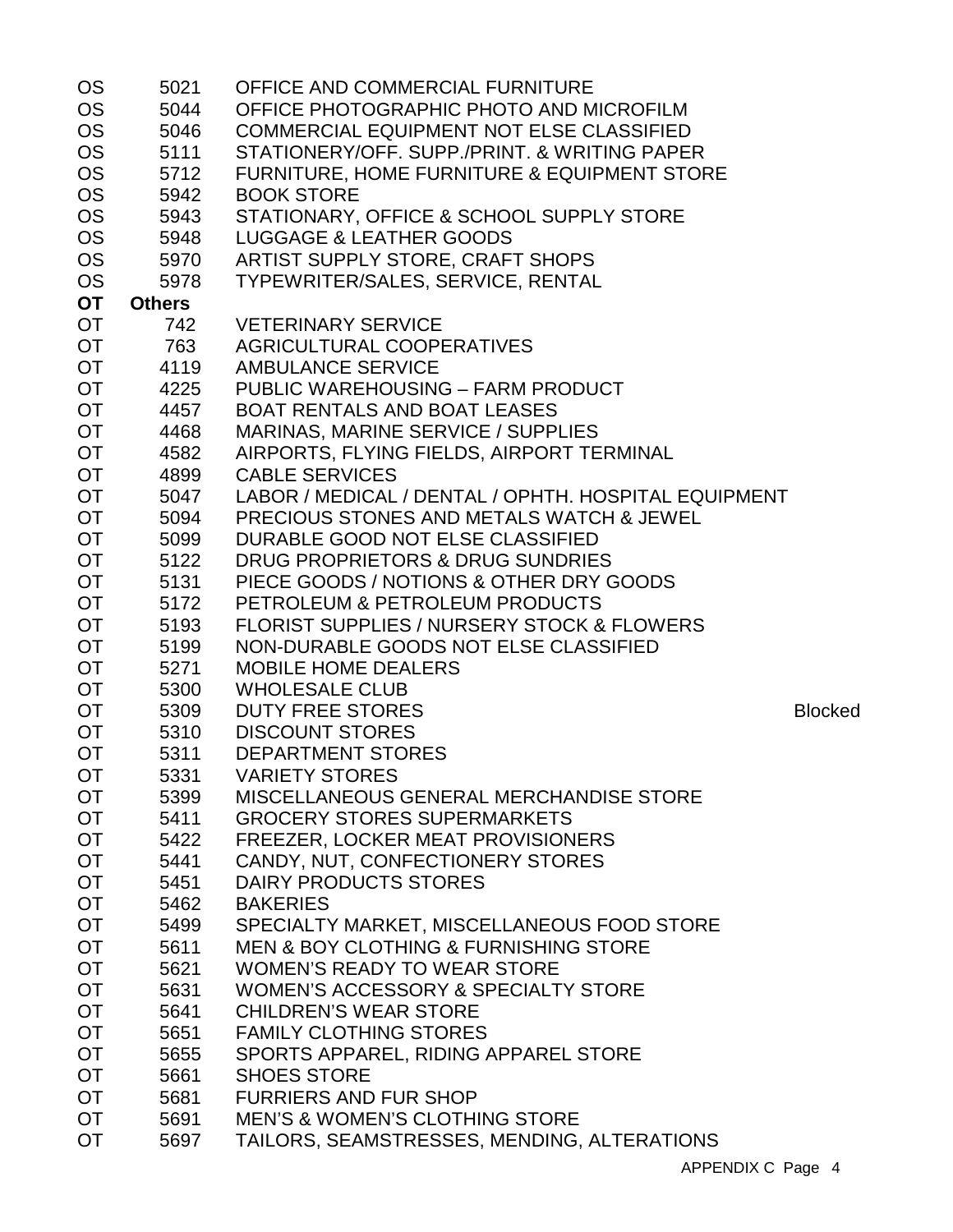| <b>OT</b> | 5698 | <b>WIG AND TOUPEE SHOPS</b>                    |                |
|-----------|------|------------------------------------------------|----------------|
| <b>OT</b> | 5699 | APPAREL AND ACCESSORY STORE - MISCELLANEOUS    |                |
| <b>OT</b> | 5719 | MISCELLANEOUS HOUSE FURNISHING SPEC.           |                |
| <b>OT</b> | 5722 | <b>HOUSEHOLD APPLIANCE STORES</b>              |                |
| <b>OT</b> | 5735 | <b>RECORD SHOP</b>                             |                |
| <b>OT</b> | 5813 | BAR, TAVERN, NIGHTCLUB, COCKTAIL, DISCO        | <b>Blocked</b> |
| <b>OT</b> | 5912 | <b>DRUG STORES, PHARMACIES</b>                 |                |
| <b>OT</b> | 5921 | PACKAGE STORE, BEER, WINE, LIQUOR              | <b>Blocked</b> |
| <b>OT</b> | 5931 | USED MERCHANDISE & SECOND HAND STORE           |                |
| <b>OT</b> | 5932 | ANTIQUE SHOPS-SALES, REPAIRS, RESTORATION      |                |
| <b>OT</b> | 5933 | <b>PAWN SHOP</b>                               |                |
| OT        | 5935 | <b>WRECKING AND SALVAGE YARDS</b>              |                |
| <b>OT</b> | 5937 | ANTIQUE REPRODUCTIONS STORE                    |                |
| <b>OT</b> | 5940 | <b>BICYCLE SHOP - SALES &amp; SERVICE</b>      |                |
| <b>OT</b> | 5941 | <b>SPORTING GOODS STORES</b>                   |                |
| OT        | 5944 | JEWELRY - WATCHES, CLOCKS & SILVERWARE         |                |
| <b>OT</b> | 5945 | <b>HOBBY, TOY AND GAME</b>                     |                |
| <b>OT</b> | 5947 | GIFT, CARD, NOVELTY & SOUVENIR                 |                |
| <b>OT</b> | 5949 | SEWING, NEEDLEWORK, FABRIC & PIECE GOODS       |                |
| <b>OT</b> | 5950 | <b>GLASSWARE AND CRYSTAL STORES</b>            |                |
| <b>OT</b> | 5960 | <b>DIRECT MARKETING - INSURANCE SERVICES</b>   |                |
| <b>OT</b> | 5963 | DOOR-TO-DOOR SALES                             |                |
| <b>OT</b> | 5964 | <b>DIRECT MARKETING - CATALOG MERCHANTS</b>    |                |
|           |      | DIRECT MARK - COMBINATION CATALOG RETAIL       |                |
| <b>OT</b> | 5965 |                                                |                |
| <b>OT</b> | 5966 | DIRECT MARK - OUTBOUND TELEMARKET MERCHANTS    |                |
| OT        | 5967 | DIRECT MARK - INBOUND TELEMARKET MERCHANTS     |                |
| <b>OT</b> | 5968 | DIRECT MARK - CONTINUITY SUBSCRIPTION MERC     |                |
| <b>OT</b> | 5969 | DIRECT MARK - OTHER DIRECT MARKETERS           |                |
| <b>OT</b> | 5971 | ART DEALERS AND GALLERIES                      |                |
| <b>OT</b> | 5972 | STAMP & COIN / PHILATELIC & NUMISMATIC         |                |
| <b>OT</b> | 5973 | <b>RELIGIOUS GOODS STORES</b>                  |                |
| <b>OT</b> | 5975 | HEARING AIDS / SALES, SERVICE, SUPPLY          |                |
| <b>OT</b> | 5976 | ORTHOPEDIC GOODS / ARTIFICIAL LIMB             |                |
| <b>OT</b> | 5977 | <b>COSMETIC STORE</b>                          |                |
| <b>OT</b> | 5983 | FUEL DEALERS / FUEL OIL, WOOD, COAL, PETROLEUM |                |
| OT        | 5992 | <b>FLORIST</b>                                 |                |
| <b>OT</b> | 5993 | <b>CIGAR STORE &amp; STAND</b>                 |                |
| <b>OT</b> | 5995 | PET SHOP - PET FOOD AND SUPPLIES               |                |
| <b>OT</b> | 5996 | SWIMMING POOLS - SALES AND SUPPLIES            |                |
| <b>OT</b> | 5997 | ELECTRIC RAZOR STORE - SALES AND SERVICE       |                |
| <b>OT</b> | 5998 | <b>TENT AND AWNING SHOPS</b>                   |                |
| <b>OT</b> | 5999 | MISCELLANEOUS AND SPECIALTY RETAIL STORE       |                |
| <b>OT</b> | 6211 | <b>SECURITIES - BROKERS DEALERS</b>            |                |
| <b>OT</b> | 7012 | <b>TIMESHARES</b>                              |                |
| <b>OT</b> | 7032 | SPORTING AND RECREATIONAL CAMPS                |                |
| <b>OT</b> | 7033 | <b>TRAILER, PARKS &amp; CAMPGROUNDS</b>        |                |
| <b>OT</b> | 7230 | <b>BEAUTY SHOP &amp; BARBER SHOP</b>           |                |
| <b>OT</b> | 7251 | SHOE REPAIR, SHINE PARLOR, HAT CLEANING        |                |
| <b>OT</b> | 7261 | <b>FUNERAL SERVICE &amp; CREMATORIES</b>       |                |
| <b>OT</b> | 7273 | DATING & ESCORT SERVICE                        | <b>Blocked</b> |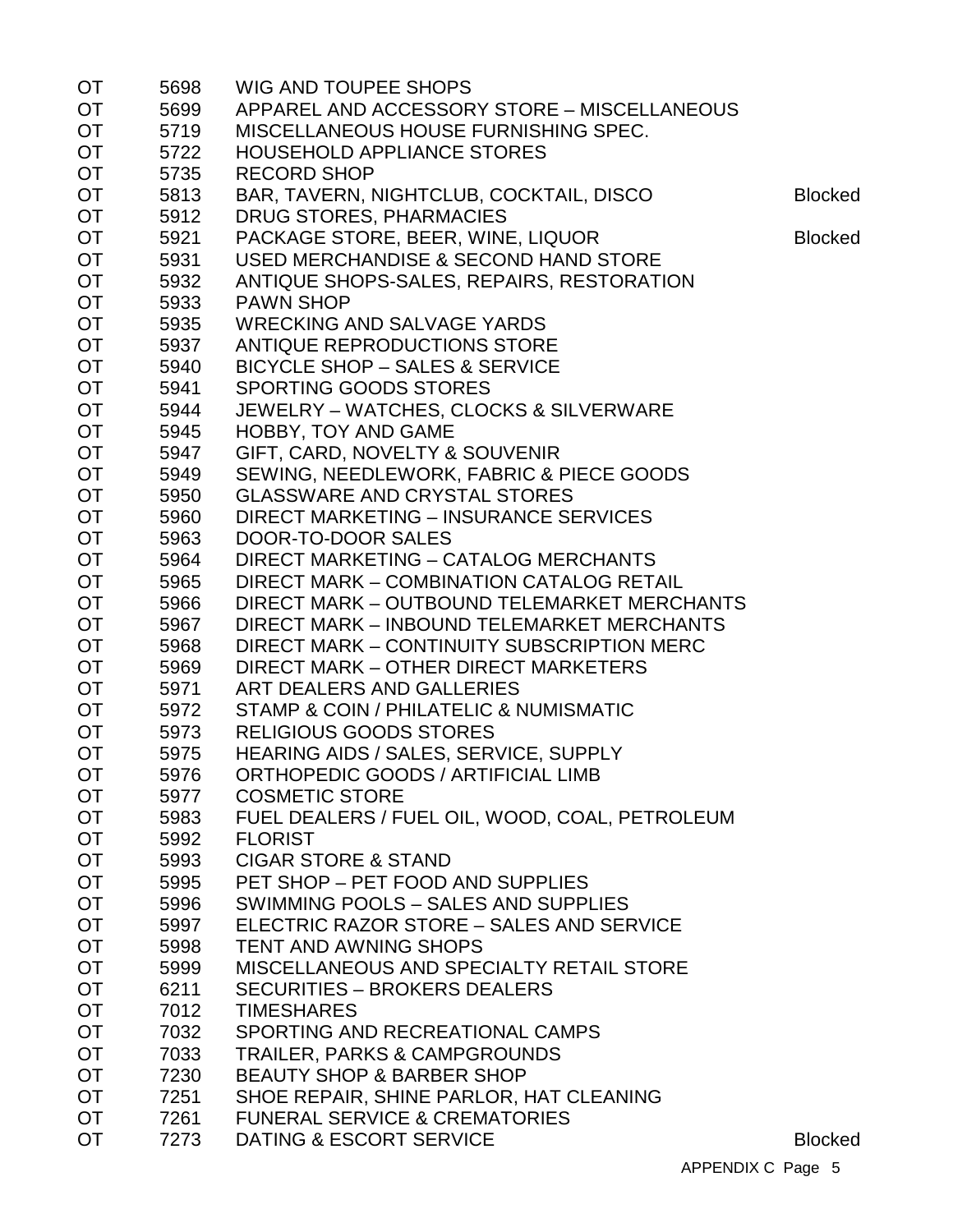| ОT               | 7277         | DEBT, MARRIAGE, PERSONAL - COUNSELING SERVICES                  |                |
|------------------|--------------|-----------------------------------------------------------------|----------------|
| <b>OT</b>        | 7278         | <b>BUYING SHOPPING SERVICE, CLUB</b>                            |                |
| <b>OT</b>        | 7296         | CLOTHING RENTAL - COSTUMES, UNIFORMS, FORMAL                    |                |
| OT               | 7297         | <b>MASSAGE PARLORS</b>                                          | <b>Blocked</b> |
| OT               | 7298         | <b>HEALTH &amp; BEAUTY SPAS</b>                                 | <b>Blocked</b> |
| OT               | 7299         | <b>OTHER SERVICES</b>                                           |                |
| <b>OT</b>        | 7511         | <b>TRUCK STOP</b>                                               |                |
| <b>OT</b>        | 7513         | <b>TRUCK &amp; UTILITY TRAILER RENTAL</b>                       |                |
| OT               | 7519         | <b>MOTOR HOME &amp; RECREATIONAL VEHICLE RENTAL</b>             |                |
| OT               | 7523         | <b>AUTOMOBILE PARKING LOTS &amp; GARAGE</b>                     |                |
| OT               | 7542         | <b>CAR WASHES</b>                                               |                |
| <b>OT</b>        | 7631         | WATCH, CLOCK, JEWELRY REPAIR SHOP                               |                |
| OT               | 7829         | <b>MOTION PICTURE &amp; VIDEO TAPE PROD. &amp; DISTRIBUTION</b> |                |
| OT               | 7832         | <b>MOTION PICTURE THEATERS</b>                                  |                |
| <b>OT</b>        | 7841         | <b>VIDEO TAPE RENTAL STORES</b>                                 |                |
| OT               | 7911         | DANCE HALLS, STUDIOS AND SCHOOLS                                |                |
| <b>OT</b>        | 7922         | THEATRICAL PRODUCERS, TICKET AGENCIES                           |                |
| OT               | 7929         | <b>BANDS, ORCHESTRAS &amp; MISC. ENTERTAINERS</b>               |                |
| OT               | 7932         | <b>BILLIARD AND POOL ESTABLISHMENTS</b>                         |                |
| OT               | 7933         | <b>BOWLING ALLEYS</b>                                           |                |
| <b>OT</b>        | 7941         | <b>PROFESSIONAL SPORTS CLUBS &amp; PROMOTERS</b>                |                |
| <b>OT</b>        | 7991         | <b>TOURIST ATTRACTIONS &amp; EXHIBITS</b>                       |                |
| OT               | 7992         | <b>GOLF COURSES, PUBLIC</b>                                     |                |
| OT               | 7993         | <b>VIDEO AMUSEMENT GAME SUPPLIES</b>                            |                |
| OT               | 7994         | <b>VIDEO GAME ARCADES / ESTABLISHMENT</b>                       |                |
| OT               | 7995         | BETTING (LOTTERY TICKET, CHIPS AT CASINO)                       | <b>Blocked</b> |
| <b>OT</b>        | 7996         | AMUSEMENT PARKS, CIRCUSES, CARNIVAL, FORT                       |                |
| <b>OT</b>        | 7997         | CLUB MEMBERSHIP, COUNTRY CLUB, PRIVATE GOLF                     | <b>Blocked</b> |
| OT               | 7998         | AQUARIUMS, SEAQUARIUMS AND DOLPHINARIUMS                        |                |
| <b>OT</b>        | 7999         | <b>RECREATION SERVICES</b>                                      |                |
| OT               | 8011         | DOCTORS NOT ELSEWHERE CLASSIFIED                                |                |
| <b>OT</b>        | 8021         | DENTISTS, ORTHODONTIST                                          |                |
| <b>OT</b>        |              | <b>OSTEOPATHIC PHYSICIANS</b>                                   |                |
|                  | 8031<br>8041 | <b>CHIROPRACTORS</b>                                            |                |
| OT.<br><b>OT</b> | 8042         | OPTOMETRISTS, OPHTHALMOLOGIST                                   |                |
| OT               |              | OPTICIANS, OPTICAL GOODS, EYEGLASSES                            |                |
|                  | 8043         |                                                                 |                |
| <b>OT</b>        | 8049         | <b>CHIROPODISTS, PODIATRISTS</b>                                |                |
| OT               | 8050         | NURSING AND PERSONAL CARE FACILITIES                            |                |
| <b>OT</b>        | 8062         | <b>HOSPITALS</b>                                                |                |
| OT               | 8071         | <b>MEDICAL AND DENTAL LABORATORIES</b>                          |                |
| OT               | 8099         | MEDICAL SERVICES NOT ELSEWHERE CLASSIFIED                       |                |
| <b>OT</b>        | 8351         | <b>CHILD CARE SERVICE</b>                                       |                |
| OT               | 8398         | ORGANIZATIONS / CHARITABLE & SOCIAL SERVICES                    |                |
| <b>OT</b>        | 8641         | ASSOCIATION / CIVIC, SOCIAL AND FRATERNAL                       |                |
| <b>OT</b>        | 8651         | ORGANIZATION / POLITICAL                                        |                |
| <b>OT</b>        | 8661         | <b>ORGANIZATION / RELIGIOUS</b>                                 |                |
| <b>OT</b>        | 8675         | <b>ASSOCIATION / AUTOMOBILE</b>                                 |                |
| <b>OT</b>        | 8699         | ORGANIZATION, MEMBERSHIP NOT CLASSIFIED                         |                |
| <b>OT</b>        | 8734         | <b>TESTING LABORATORIES (NON-MEDICAL)</b>                       |                |
| <b>OT</b>        | 9211         | <b>COURT COSTS / ALIMONY AND CHILD SUPPORT</b>                  |                |